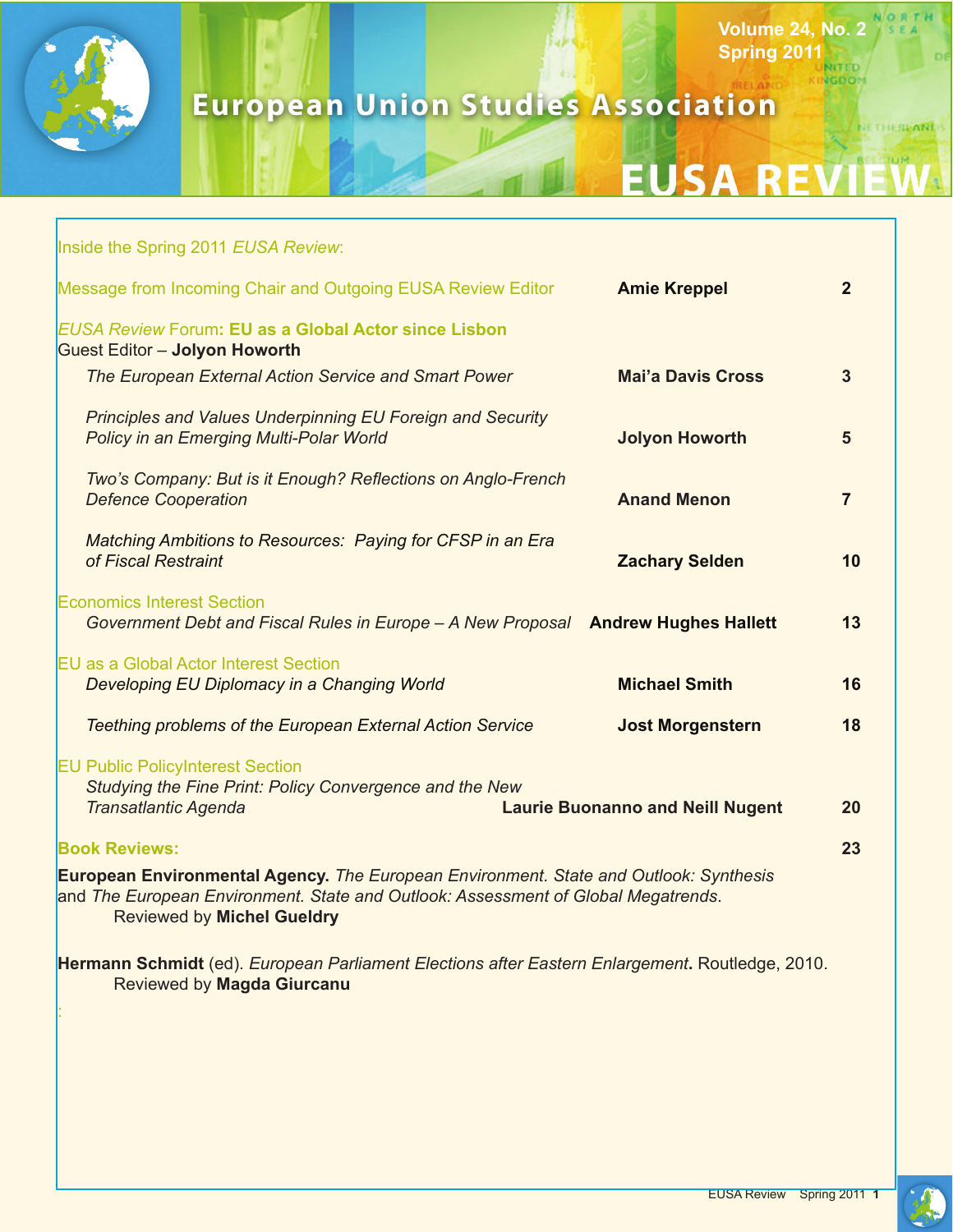## **From the Chair**

### **Message from Incoming Chair and Outgoing EUSA Review Editor**

This issue of the *EUSA Review* marks the end of my two-year term as Editor as I transition to my new role as Chair of EUSA. I am happy to report that newly elected Executive Committee member Nicolas Jabko (Johns Hopkins University) will be taking over as of the Fall 2011 issue. In addition, another new Executive Committee member, Susanne Schmitt (University of Bremen) will be taking over the EUSA Review's book review section. To facilitate the book review process there is now a new opportunity to sign up as a potential book reviewer on the EUSA homepage. We especially encourage junior scholars to submit their information, since we may be less aware of their interests and areas of expertise.

The EUSA Executive Committee also includes two additional new members elected during the spring Michelle Egan (American University) and Mitchell Smith (University of Oklahoma) together with continuing members Adrienne Heritier (European University Institute) and Berthold Rittberger (University of Munich). For a complete list of the current Executive Committee and their roles see the EUSA website.

In addition to welcoming four new members to the Executive Committee, I am happy to be able to announce the launch of several new initiatives for EUSA.

Following a good deal of hard work from outgoing Executive Committee member Erik Jones (SAIS-Bologna) has worked to build a collaborative relationship with the Brussels based EU policy magazine **E!Sharp** that will allow members of EUSA to submit short (500- 700 words) editorials to the online publication. Additional details and instructions on how to submit are available at the EUSA website.

We are also moving forward with the planned special issue of the Journal of European Public Policy (JEPP) incorporating some of the best papers presented at the 2011 EUSA meeting in Boston. Thanks to an agreement with JEPP the EUSA conference special issue should become a regular event linked to our conference. This will provide an excellent forum for showcasing the high caliber of EU related research presented during the conference. We expect this first special issue to be published in late 2011 or early 2012.

Other ongoing initiatives include the development (in collaboration with the 'Teaching the EU' EUSA-Section) of a special "Teaching the EU" workshop in conjunction with the 2013 EUSA conference (through a proposal to the EU Life Long Learning Programme)

and increased cooperation and collaboration with other organizations including the European Consortia for Political Research (ECPR) and the ECSA-World group.

In other words – the next two years look to busy and challenging and I look forward to working together with both the EUSA Executive Committee and EUSA members in general as we head towards the 2013 meeting in Baltimore.

#### -**Amie Kreppel**

## **How to Support the European Union Studies Association!**

#### **Library Membership**

 \* To build the EU-related library collection. \$150 / year

#### **Sustaining Membership**

 \* Free conference access for up to 4 graduate students.

 \* One free 1-page advertisement/announcement in the Review per year. \$1,000 / year

#### **Contributing Membership**

 \* 25% conference fee reduction for up to 4 graduate students.

 \* 50% reduction on one 1/2-page advertisement in the Review per year. \$500 / year

Your gifts are tax-deductible to the extent allowable by U.S. tax law. Include a contribution with your membership renewal, or contact the EUSA Office to make a contribution. Call 412.648.7635 or email EUSA.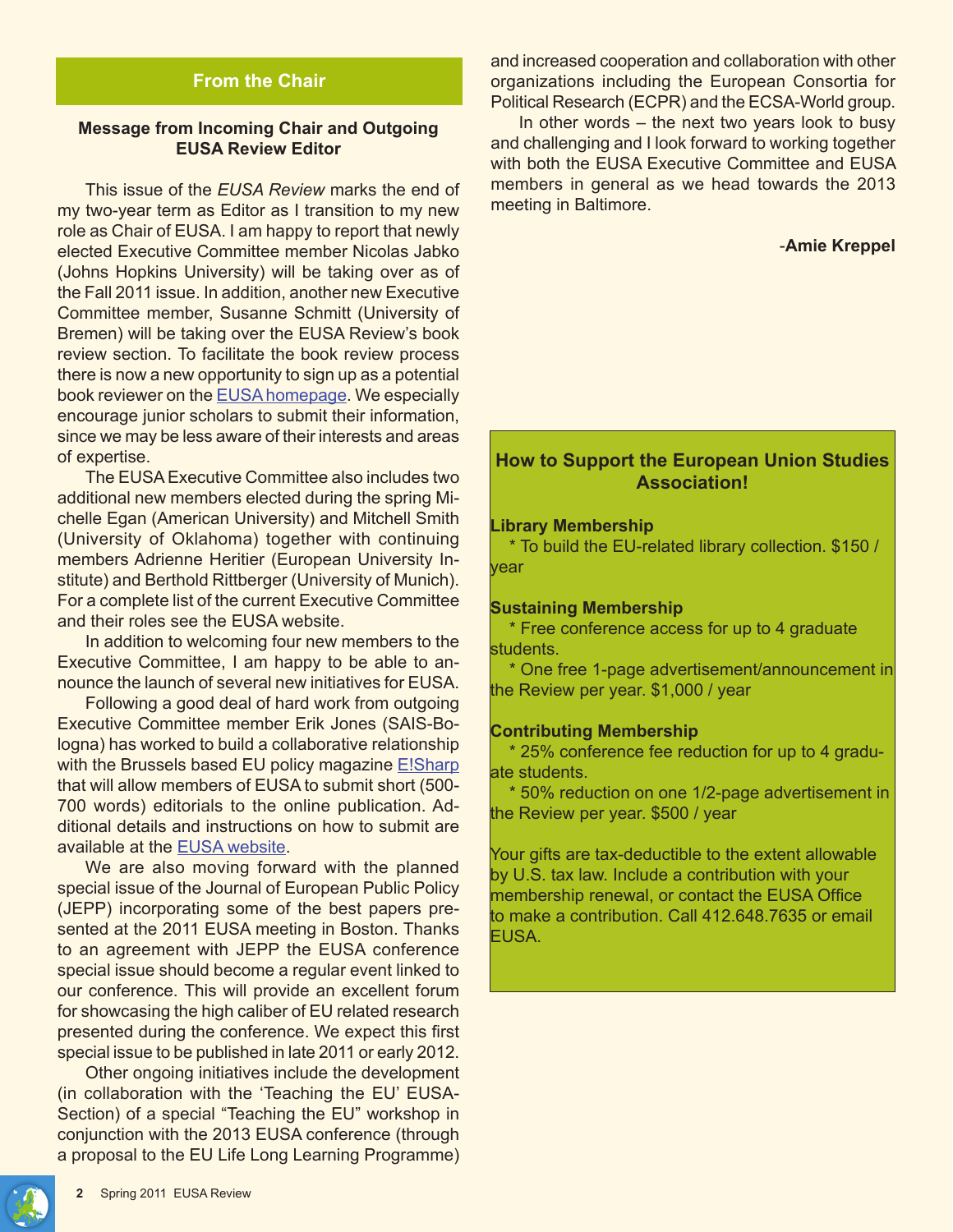## **EUSA Review Forum**

#### **EU as a Global Actor since Lisbon**

#### **Guest Editor- Jolyon Howorth**

Jolyon Howorth is Jean Monnet Professor of European Politics ad personam and Emeritus Professor of European Studies at the University of Bath (UK). He has been a Visiting Professor of Political Science at Yale since 2002. From 2008-13, he will be Visiting Professor of Political Science and International Affairs, dividing his teaching between the Political Science Department and the International Affairs Council. He is a Senior Research Associate at the Institut Français des Relations Internationales (Paris), a Fellow of the Royal Society for the Arts (UK), Chevalier dans l'Ordre des Palmes Académiques (France), and Member of the Advisory Boards of the European Institute for Public Administration (Netherlands), the Centre for the Study of Security and Diplomacy (UK), the Institute for Strategic Research (Paris) and the European Business School (London). He spent the spring semester 2010 on leave in Berlin serving as a Research Professor at the Kolleg Forschergruppe, Otto Suhr Institute (Freie Universität) and working on a book project on foreign and security policy in the EU.

He has published extensively in the field of European politics and history, especially security and defense policy and transatlantic relations - fourteen books and two hundred journal articles and chapters in books. Recent books include: Security and Defence Policy in the European Union, Palgrave, 2007; Defending Europe: the EU, NATO and the Quest for European Autonomy, Palgrave, 2003 (edited with John Keeler); European Integration and Defence: the Ultimate Challenge? Paris, WEU-ISS, 2000.

#### **The European External Action Service and Smart Power** *Mai'a Davis Cross*

On 1 December 2010, the EU inconspicuously launched the new European External Action Service (EEAS). Much of the world was unaware that anything had changed. But despite its quiet beginnings, the EEAS is actually a major innovation in the field of diplomacy as the first supranational diplomatic service of its kind. To be sure, it was not created from scratch. It builds upon the infrastructure of the 136 Commission delegations around the world that were already in place. But the powers of the new EU delegations are significantly broader and more ambitious than the old Commission delegations. Rather than being responsible for enacting the policies of just one institution, the EEAS is charged with coordinating, shaping, and enacting the entire body of EU foreign policy, under the command of the EU's foreign policy chief, Catherine Ashton. In this sense, rather than being an offshoot of just one EU institution, the EEAS is set to become the embodiment of common EU foreign policy, and is in the process of cultivating a distinctive institutional identity.1

Of all the Lisbon Treaty's innovations, the EEAS most demonstrates the EU's commitment to smart power.2 I define smart power as the strategic and simultaneous use of both hard and soft power. The EEAS is still in its first year and it is too soon to know what role it will ultimately have, but its very existence is an important indication of the EU's evolving approach to foreign policy. From the 2003 Iraq war to the current Libya crisis, it is easy to point out the recent, high-profile episodes in which member states were not readily able to coordinate their foreign policies, but it would be a mistake to draw any conclusions from these events alone. As discussed below, from a longer-term perspective, the fact that Europeans were willing to launch an ambitious, new multinational diplomatic institution shows that they are taking smart power seriously. This bodes well for the EU's ability to be better prepared in the face of crises, and to become a more consistent foreign policy actor.

What is smart power and how does the EEAS contribute to it? Joseph Nye has written extensively about different forms of power. He defines hard power as coercive. It is the ability of A to force B do something it would not otherwise do. By contrast, soft power inspires attraction, the ability to make B want what A wants. In order to recognize smart power, it is important to note that the tools of power do not necessarily correlate with either hard or soft power specifically. That is, it would be wrong to assume that hard power is equated with military might and soft power with diplomacy. Rather, military, diplomatic, economic, and cultural tools can all be used either to coerce or to attract. For example, militaries used for humanitarian aid and disaster relief can be a source of attractive power, as can militaries that are efficient and well-run. Similarly, diplomacy can be coercive, using the tools of sanctions, hard bargaining, or shaming. But diplomacy is also the key instrument of engagement, persuasion, and mutual understanding. Thus, a variety of different tools could be at work in crafting the strategic combination of hard and soft power.

The launch of the EEAS reflects a European commitment to smart power in a number of ways. First, the EEAS is designed to bind the foreign policies of mem-

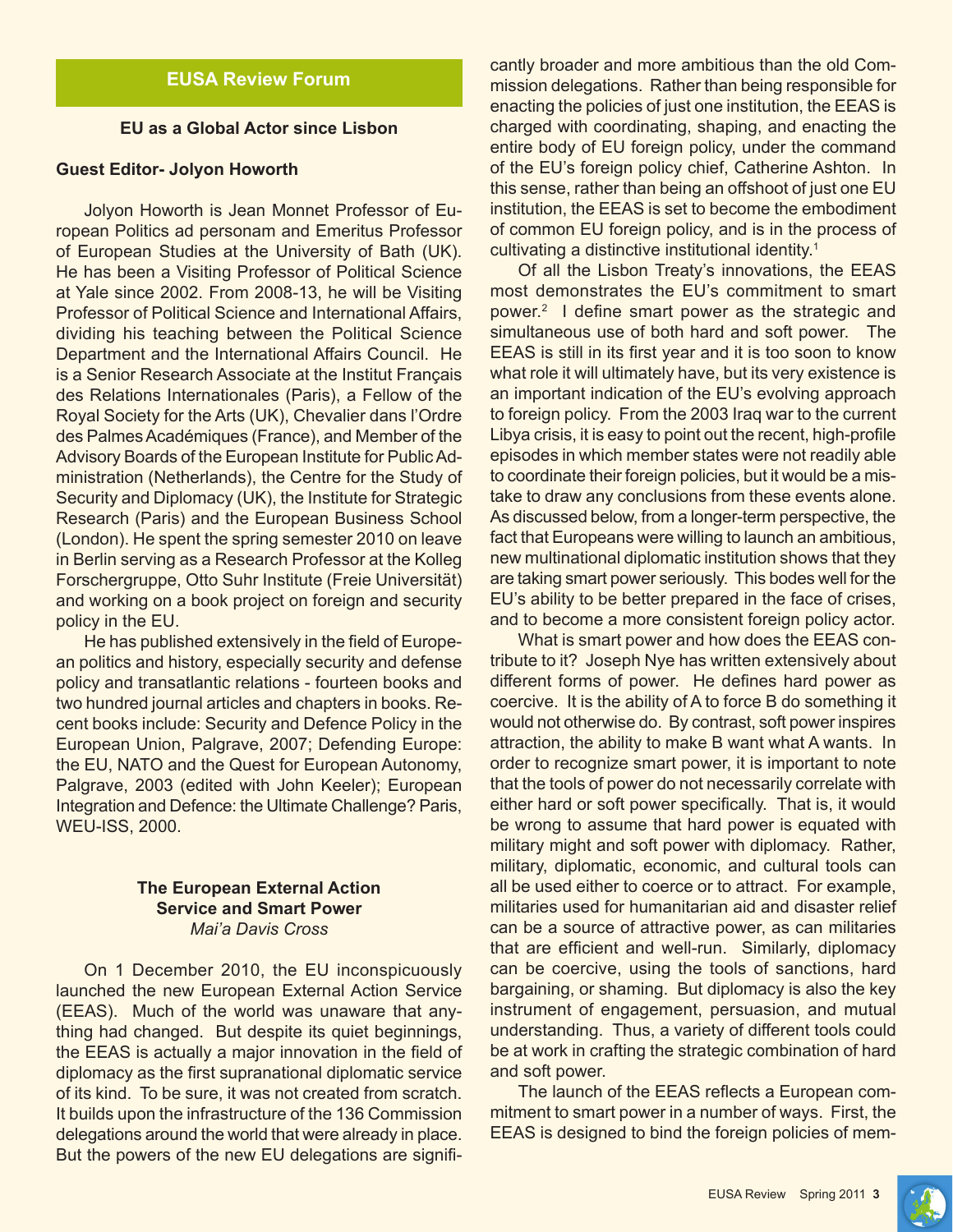ber states and EU institutions more closely together, facilitating better coordination of hard and soft power. This is of course key to achieving effective smart power. Member states have been the main purveyors of hard power, while the EU has been more of a source of soft power. This is true both in response to unanticipated crises as well as in terms of policy emphases. The EU has been reluctant to coerce (or to appear to coerce) because it is a multinational actor that is committed to institutional and legal processes that are transparent and voluntary. Hard power tactics would go against its normative character. Indeed, the EU resorts to hard power only to support its most important norms and values, such as to stop human rights violations or discourage authoritarian practices. Typically, the EU draws upon its wealth of soft power. Depending on the audience, the EU is attractive because of its democratic norms, model of regional integration, commitment to enlarging its membership, history of overcoming a violent past, and so on.

By contrast, member states have tended to control the hard power side of foreign policy, to the extent that this is necessary, because it is much easier for them to act decisively and legitimately in ways that involve coercion. When it comes down to it, statesmen still have the distinct authority to make difficult foreign policy decisions unilaterally and to implement them as quickly as they deem necessary. Of course, member states also have a wealth of soft power resources at the same time, such as programs of educational exchange, cultural promotion, and public diplomacy. The creation of the EEAS shows the political will to bring these various tools of power together, and to set the stage for better coordination of both hard and soft foreign policy strategies.

Second, the creation of the EEAS is "smart" because the EU is fundamentally a diplomatic actor. This is where its real strength lies. The primary way in which member states and EU institutions articulate their interests in the international arena is through diplomacy. The common market, Schengen zone, justice and home affairs issues, enlargement, and so on, were all built on a strong process of internal diplomacy among member states. High-level, professional diplomats based in Brussels push integration forward and translate new treaties into tangible policy. By strengthening this hallmark of Europe – diplomacy – the EU capitalizes on what it does best. Without exception, member states have put forward their best and most qualified ambassadors to lead the new EU delegations, and at lower levels in the diplomatic hierarchy competition for EEAS postings has been fierce. Given that the success of the EU delegations will rest in part on the people who populate them, there is reason to believe that all parties

involved want to equip the EEAS to be a smart power actor. Diplomats are well-positioned and professionally trained to use soft power consistently, and hard power when necessary. By focusing on diplomacy as the tool for future EU foreign policy, and then endowing the new institution with the best and the brightest, Europeans have clearly shown a commitment to smart power.

Third, the EEAS enables the member states to articulate their common voice more strongly. In doing so, it amplifies both hard and soft power. Indeed, the oft-repeated goal of member states to speak with one voice comes from an understanding that by acting together, Europe is stronger. Collectively, the 27 member states have much at their disposal – over half a billion people, the largest economy in the world, the second-highest level of military spending globally, the largest contribution of foreign aid, transnational collaboration in research and development, and so on. For several decades now, member states have renewed and strengthened their goal to speak with one voice in foreign policy matters: from the 1970 European Political Cooperation to the 1992 Common Foreign and Security Policy to the 1998 European Security and Defense Policy. Now in 2011, with the EEAS, Europeans have one of the largest diplomatic services in the world. This new diplomatic body is distinctive in that it actually puts thousands of high-level foreign policy experts on the ground who will be able to judge first-hand how events impact EU interests and goals. They will also be able to shape responses to these events, and to build strong relationships that they can draw upon when unexpected crises strike in the future. This will serve to make both Europe's hard and soft power more visible.

In sum, the EEAS facilitates better coordination of hard and soft power, capitalizes on a successful tradition of professional diplomacy, and amplifies hard and soft power. The potential for effective smart power clearly exists. Of course, it is still up to the member states to decide what they will allow the EEAS to do, and how far it will go in its development. Ashton has already faced the challenge of coordinating diverse member-state positions in the wake of several crises. The EEAS is ideally suited to exercise smart power, but it must still have a mandate to act. Stronger leadership going forward is necessary so that member states are encouraged to see their diplomatic creation reach its potential.

Naturally, the EEAS does not mean that member states will be able to speak with one voice all the time, but there are reasons to be optimistic. The EU's development of its own internal diplomacy has shown that professional diplomats often find ways of proving their abilities on the job. The Committee of Permanent Representatives (Coreper), comprised of member states' ambassadors to the EU, is an excellent example of this.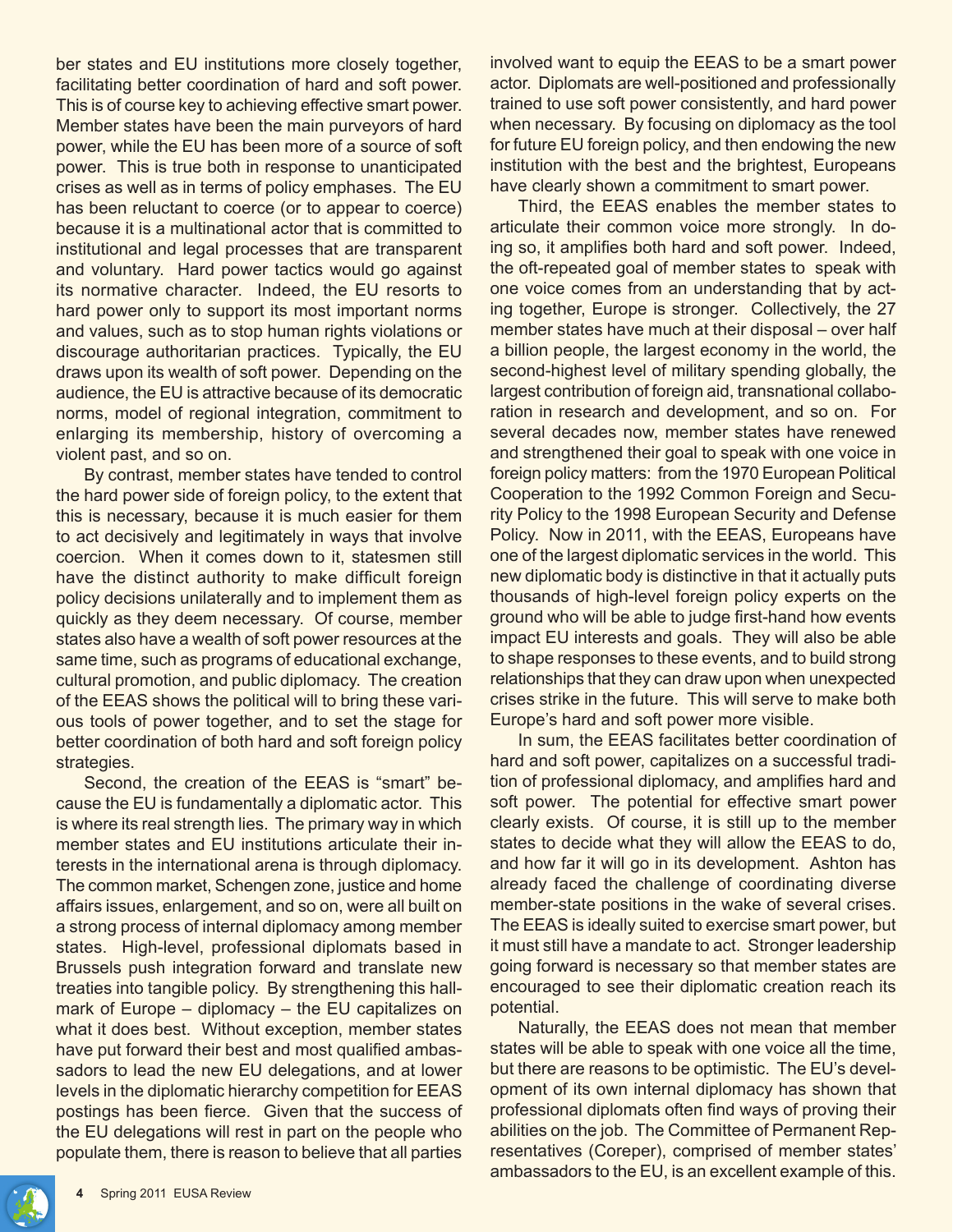Coreper started out with a limited mandate to prepare Council meetings. By many accounts, it has now grown into the central engine of EU integration. This occurred in large part because of the initiative of these highly experienced ambassadors. Could the EEAS also achieve this kind of authority and influence on the global stage? This may be a more challenging proposition, but as already noted, it is off to a good start. Moreover, the fact that European leaders launched this new entity in the first place shows a commitment to smart power. These leaders now have a stake in the outcome, and the right ingredients are in place for success.

**Mai'a Davis Cross**, University of Southern California

#### **Endnotes**

1 Richard Whitman, 2010. "Strengthening the EU's External Representation: The Role of the European External Action Service," European Parliament.

<sup>2</sup> Smart power is typically defined as the effective combination of hard and soft power. I purposefully seek to take effectiveness out of the definition so that the concept can be more analytically useful, rather than just a policy concept.

#### **Principles and Values Underpinning EU Foreign and Security Policy in an emerging Multi-Polar World** *Jolyon Howorth*

"What are we for, what do we believe, what are we prepared to do? Does Europe really have any collective sense of how it can and should stand up for the principles and ideas that (with US help) shaped our current destiny? Do we have in Europe any remaining value-driven vision of the world?"

--- Chris Patten

The early pages and articles of the Lisbon Treaty are replete with references to the principles and values which guide the EU's internal and external action.<sup>1</sup> Article 10a states that:

"The Union's action on the international scene shall be guided by the principles which have inspired its own creation, development and enlargement, and which it seeks to advance in the wider world: democracy, the rule of law, the universality and indivisibility of human rights and fundamental freedoms, respect for human dignity, the principles of equality and solidarity, and respect for the principles of the United Nations Charter and international law."

The repeated articulation of these grandiose principles and values makes it very clear what the EU formally considers to be the underlying normative framework for its interaction with the rest of the world. The problem, however, lies in the implementation of these high principles. There are two fundamental issues here. First, a distinction needs to be made between, on the one hand, the EU as a powerful institutional bargaining mechanism, where bargaining gains can be achieved through Europe's sheer weight within negotiating frameworks; and, on the other hand, situations in which the EU explicitly strives to deploy its principles and values in an endeavour to change third state behaviour. An example of the former case would be negotiations within the WTO; an example of the latter case would be sanctions policy against a country like Belarus. The second fundamental issue to be discussed is: what leverage does the EU actually enjoy with the rest of the world and how successful is it (or could it be) in promoting and having accepted by others its explicitly articulated values and interests?

The EU, some argue, derives its global influence directly from the fact that it is perceived by other actors as a "normative power" which has trail-blazed peaceful coexistence and cooperation among its member states, an attractive socio-economic "model" based on the welfare state and a multilateral, rules-based approach to international relations and interactions.2 For one scholar, "the most important factor shaping the international role of the EU is not what it does or what it says, but what it is".<sup>3</sup> However, the EU should be wary of attempting to project itself as a paragon of global good citizenship. The notion that the EU is appreciated or valued around the world solely on the grounds that it is a "normative power" is an internally generated European self-image and is not supported by hard external evidence. The first serious study of global views of the European Union suggested that – contrary to this internal myth – the Union qua Union is not perceived as a "model" by other regional actors.4 Other studies of the external image of the EU concur.5 Moreover, the fact that the EU's weight in international trade negotiations often allows it to influence the outcome does not amount to the exercise of "normative power". It is the result of standard bargaining within any institutional setting. However, if the EU were to succeed in delivering global public goods through the judicious deployment of a wide variety of policy instruments, it could yet emerge as an actor which succeeds in promoting certain principles and values which the rest of the world might come to respect and admire. The challenge confronting the EU in the 21st century is that of striking the correct balance between the pursuit of these essentially normative objectives and the selection of the approaches and instruments necessary for success.

The principal multilateral institutions of the post-

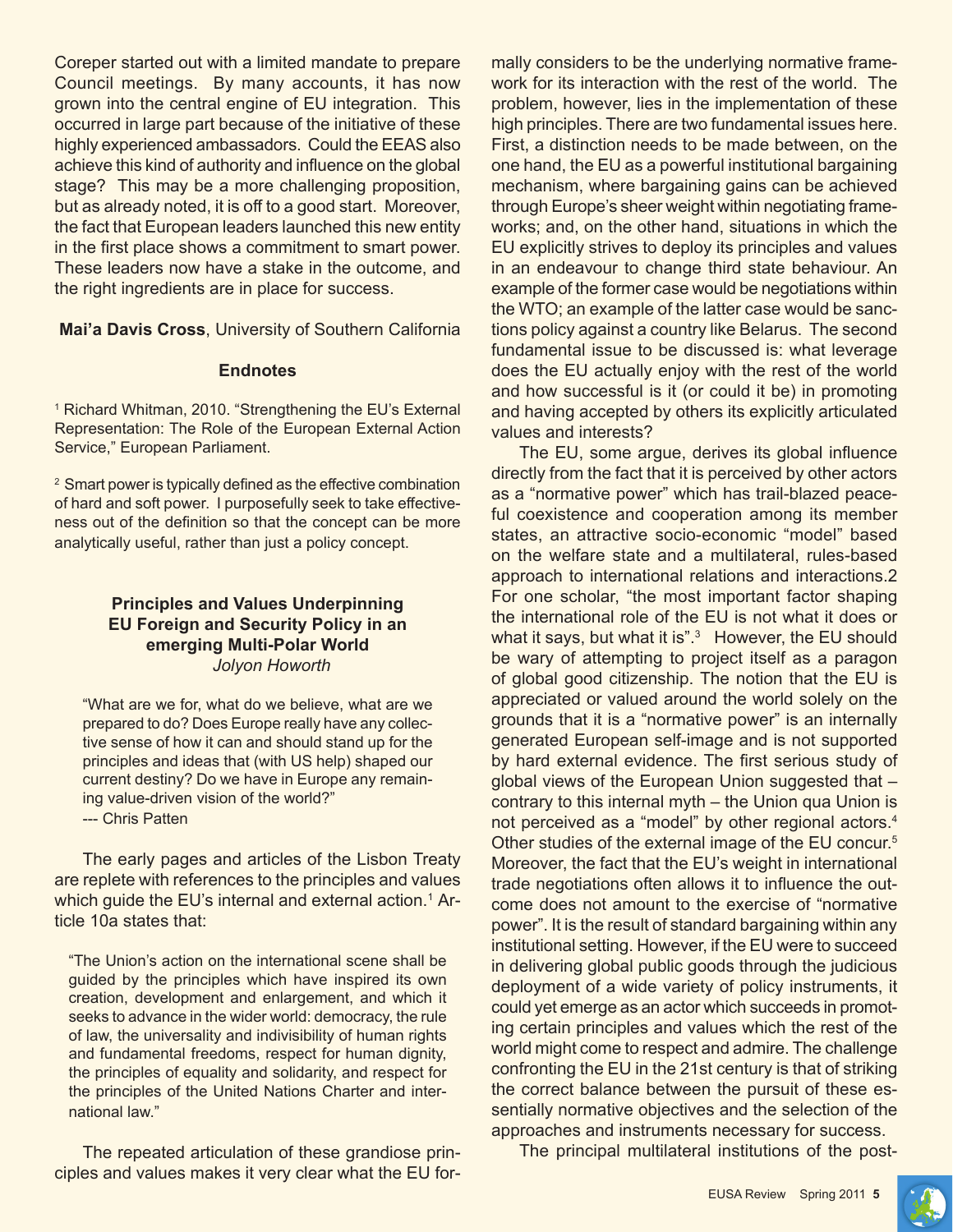1945 period, while still in business, are all beyond their sell-by date and badly in need of root-and-branch reform. Any reforms, to be effective, must reflect the new balances of a global order featuring rising powers purveying a new and different range of value systems. Such actors promote a different vision of the relationship between the individual and society, between law and justice, between freedom and coercion, between savings and money, between investment and profit, between markets and regulation, between work and leisure, between traditional mores and personalised lifestyles, between human rights and states rights. In short, they call into question many Western assumptions about the very existence of "universal values". This presents a quadruple challenge to the EU in terms of intervention in global affairs.

At the first level, it requires a pragmatic approach to the coming challenges of institutional design. Several academic theoreticians of Europe's global role have argued that since the EU does not command the central power resources of a nation state, it cannot implement a traditional foreign policy characterised by interest-based bargaining and power struggling, but has gradually developed a "structural foreign policy" through which it attempts to "influence in an enduring and sustainable way the relatively permanent frameworks within which states relate to each other".6 Such theorists see the EU exerting significant influence over the anarchic international system theorised by realists and particularly by neo-realists, thereby "modifying the basic structural conditions" in which international relations takes place, and "leading to an environment more favourable to peace and the values of civilian powers".7 The key issue here is the extent to which the EU will prove successful in reaching a "global grand bargain" with the rising powers over the nature of the future international institutional framework.<sup>8</sup>

At the second level, that of a principled foreign policy, on issues as diverse as climate change, food safety, the death penalty, environmental policy, the rights of children and women, landmines, sustainable development and democracy promotion, the EU has tried to adopt a principled position in international negotiations. Yet it is important to keep a sense of perspective. On climate change, "the rhetoric, the plethora of initiatives, directives, and interventions have not been matched by outcomes."<sup>9</sup> On development aid, it has been calculated that the cost to the Global South of the EU's protectionist Common Agricultural Policy amounts to several times the value of all the European aid monies disbursed. The EU roundly condemns torture but has been complicit in assisting the US policy of "extraordinary rendition".10 The International Criminal Court and the Ottawa Treaty banning land-mines were

non-EU initiatives. The EU is still made up of member states who behave exactly as all states have behaved since the Treaty of Westphalia. In evaluating the EU's commitment to hard and fast values and principles in foreign policy, elements of hypocrisy and double standards are legion. The EU has made some significant effort to develop a "principled foreign policy" but it still has a very long way to go.

At the third level, it requires a sophisticated approach to values-competition. How should the EU deal with global actors who do not share its vision of "universal" human rights? The Union promotes a strong self-image as a purveyor of human rights in its foreign policies.11 Yet the "human rights card" is applied and enforced with considerable elasticity and selectivity and it is very difficult to detect a principled thread driving the CFSP. While recognising that other civilisations espouse different values, the EU should give serious thought to the most effective way of engaging in "values competition" without risking unnecessarily deleterious material consequences and without compromising its basic beliefs. Media-assisted scuffles around the passage through Western cities of the Olympic flame in 2008 did nothing for the people of Tibet and much to enflame Chinese nationalism among a younger generation which had hitherto been relatively immune to it. Such activity was counter-productive. A new approach to this issue is urgently required.

At the fourth level, it requires lucidity in terms of the principles and means underlying the (muscular) promotion of human security. The European Security Strategy states that "We are committed to upholding and developing International Law. The fundamental framework for international relations is the United Nations Charter. The UNSC has the primary responsibility for the maintenance of international peace and security." Yet, in 1999, fourteen EU/NATO member states agreed to wage war on Serbia in the absence of any UN mandate. In 2003, the EU was split right down the middle over the crisis in Iraq. In 2011, the EU (qua EU) was hopelessly divided over its policy towards the Arab Spring in general and intervention in Libya in particular, for which a firm UNSC mandate existed. Twenty years ago, the EU could legitimately argue that it was not able to intervene effectively in the Balkans. After twenty years of preparation and the emergence of CSDP, it could not make any such claim over Libya. The problem was not capacity but political will. If the EU wishes to be effective as a normative power, it must come to terms with the circumstances under which it will henceforth be prepared – collectively – to apply hard power. Otherwise, it will rightly stand accused of being an international actor based largely on hot air.

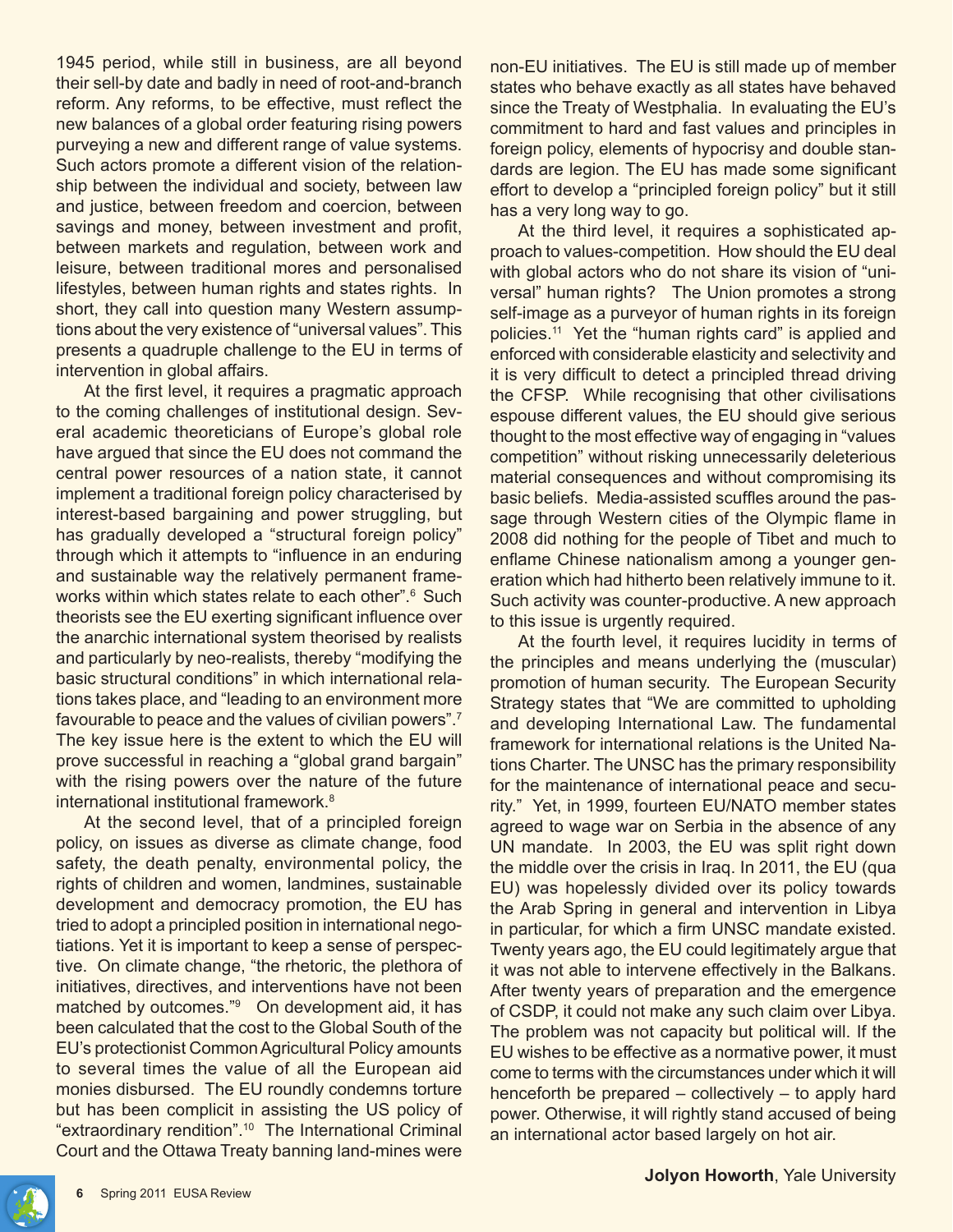#### **Endnotes**

1 See Preamble, Articles 1a, 2 (1), 2 (5), 10a (1 & 2) etc

2 Ian Manners, Europe and the World, London, Palgrave, 2009; Karen E. Smith, European Union Foreign Policy in a Changing World, Cambridge, Polity, 2008; Mario Telo, Europe: a Civilian Power? European Union, Global Governance, World Order, London, Palgrave, 2006; Zaki Laïdi, EU Foreign Policy in a Globalized World: Normative Power and Social Preferences, London, Routledge, 2008; Sonia Lucarelli & Ian Manners (eds.), Values and Principles in European Union Foreign Policy, London, Routledge, 2006.

3 Ian Manners, "Normative Power Europe: a contradiction in terms", Journal of Common Market Studies, 40/2, 2002, p.252.

4 Martin Ortega (ed.), Global Views on the European Union, Paris, EU-ISS, 2004, Chaillot Paper #72

5 Thus Lorenzo Fioramonti and Sonia Lucarelli conclude their study of perceptions of the EU in eight key countries with the observation that "the EU does not seem to be widely regarded as a 'normative power'. [It] tends to be regarded as a (neo-)liberal power, not too dissimilar from the USA" – "How do the others see us? European political identity and the external image of the EU", in Furio Cerutti & Sonia Lucarelli, The Search for a European Identity: values, policies and legitimacy of the EU, London, Routledge, 2008

<sup>6</sup> Stephen Keukeleire, The European Union as a Diplomatic Actor, Discussion paper 71, Centre for the Study of Diplomacy, University of Leicester, 2000, p.14.

7 Mario Telò, Europe A Civilian Power, London, Palgrave, 2006, p.228. See also Zaki Laïdi, La Norme sans la Force, Paris, Sciences-Po, 2005.

<sup>8</sup> Robert Hutchings & Frederick Kempe, "The Global Grand Bargain", Foreign Policy, November 2008

<sup>9</sup> Dieter Helm, "EU Climate-Change Policy- a critique" in Dieter Helm and Cameron Hepburn, The Economics and Politics of Climate Change, Oxford University Press, 2009

<sup>10</sup> According to a European Parliament Report in February 2007, the CIA operated 1,245 flights involving the transport of suspects to torture bases overseas, often with EU complicity. See, in particular, the UK's complicity in this and other shameful practices with respect to the island of Diego Garcia, in David Vine, Island of Shame: The Secret History of the US Military Base on Diego Garcia, Princeton University Press, 2009

11 Rosa Balfour, "Promoting human rights and democracy in the EU's neighbourhood: tools, strategies and dilemmas", in Rosa Balfour and Antonio Missiroli, Reassessing

the European Neighbourhood Policy, EPC Issue Paper No.54, 2007; David Chandler (ed.), Rethinking Human Rights. Critical approaches to international politics¸ London, Palgrave, 2002; Gorm Rye Olsen, "Promotion of democracy as a foreign policy instrument of 'Europe': limits to international idealism", Democratization, 7/2, Summer 2000; Karen Smith, "The EU, human rights and relations with third countries: 'foreign policy' with an ethical dimension?" in Margot Light and Karen Smith (eds.), Ethics and Foreign Policy, Cambridge University Press, 2001; Richard Youngs, "Normative dynamics and strategic interests in the EU's external identity", Journal of Common Market Studies, 42/2, 2004

#### **Two's Company: But is it Enough? Reflections on Anglo-French Defence Cooperation** *Anand Menon*

On 2 November 2010, David Cameron and Nicolas Sarkozy met at London's Lancaster House. There, they announced their intention to sign a Defence & Security Co-operation Treaty to develop 'co-operation between our Armed Forces via the sharing and pooling of materials and equipment including through mutual interdependence, the building of joint facilities, mutual access to each other's defence markets, and industrial and technological co-operation.'

The following examines the implications of this agreement for the ability of Europeans to intervene effectively in international security affairs. It argues that Franco-British collaboration certainly represents a useful means for each country to disguise and even potentially mitigate the impact of falling defence budgets and overstretched capabilities. Yet bilateral collaboration, whilst a useful supplement to broader multilateral European schemes, is in no sense a replacement for them. Even France and the UK have limited military capabilities at their disposal and are finding it increasingly difficult to sustain large scale military deployments. In apparently choosing bilateral cooperation as an alternative to the European Union's Common Security and Defence Policy (CSDP), they risk undermining a policy designed to reinforce those very capabilities.

#### **The Roots of Bilateralism**

The agreements forged in London had their origins in several factors. First, and most obviously, both France and the United Kingdom are confronted by the need to make significant savings on defence expenditure. Defence budgets in both states are facing serious shortfalls. The French defence budget will rise by only 1% a year in real terms between 2012 and 2025. In Britain, meanwhile, the coalition government has announced cuts amounting to 8% of defence spending over four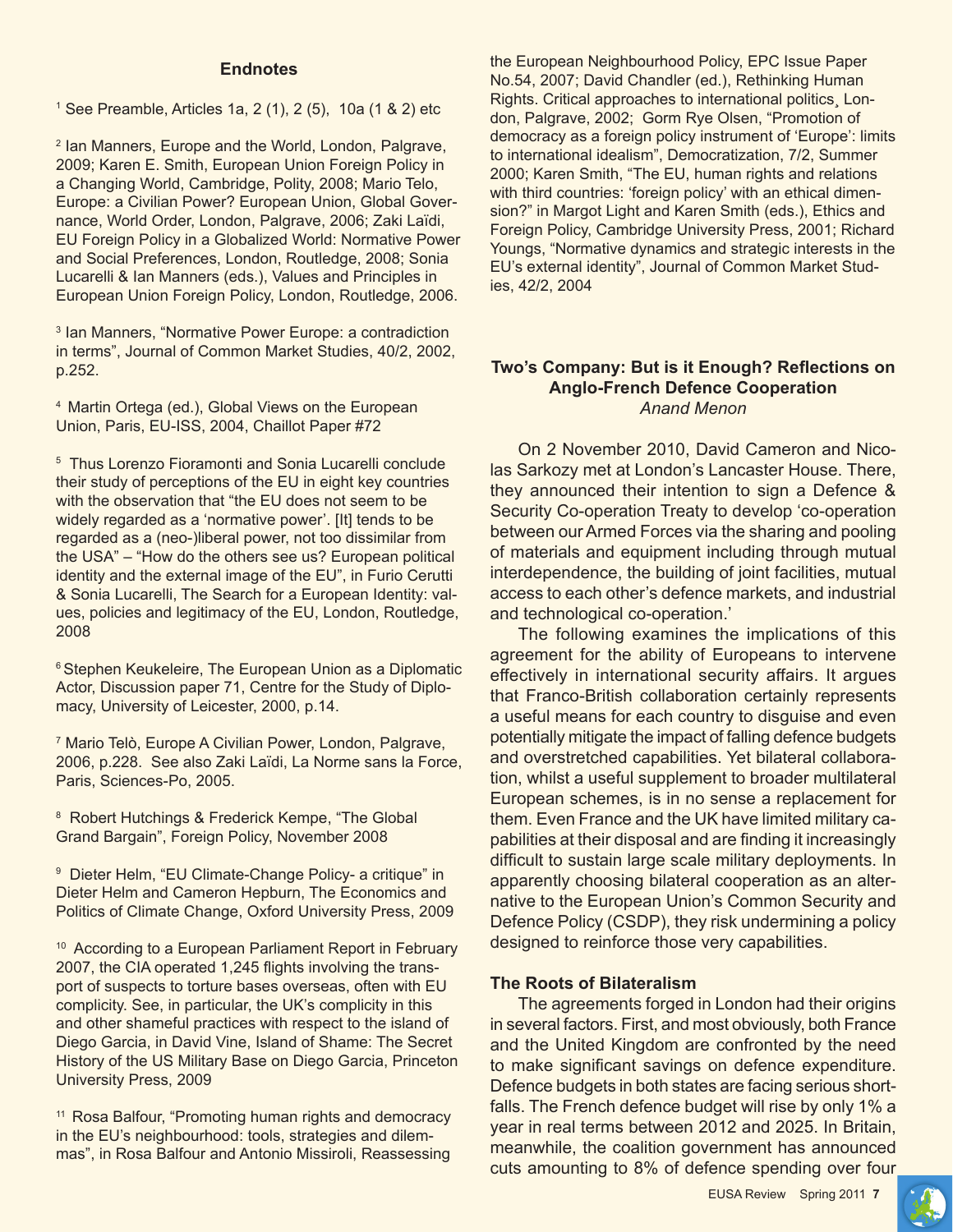years, as a consequence of which military personnel will be cut by 10%, there will be a 40% reduction in the number of tanks and artillery, and a decrease in the number of surface ships from 23 to 19. In addition, the flagship aircraft carrier HMS Ark Royal will be decommissioned, and the fleet of Harrier jets will be removed from service.

Budget cuts have certainly been the most significant driving force behind the decision by both states to undertake more far-reaching cooperation with partners. Other factors, however, help explain why bilateral collaboration was its chosen form. Both states are jealous of their standing as global powers, and both are more willing than many of their European partners to contemplate the deployment of military force as a tool of international statecraft. Both, however, are suffering from a declining ability to intervene effectively in military conflicts. Problems in finding the requisite number of troops for interventions in theatres such as Afghanistan, or aircraft for the ongoing campaign in Libya testify to their declining ability to deploy hard power.

At the same time, the policies of the two countries have gradually converged. Certainly, there still remain differences of priority in their foreign policies. Both Cameron and Sarkozy were anxious to stress that the London treaties do not limit national autonomy over defence matters. In the case of the Libyan intervention, London and Paris initially took very different positions regarding whether intervention should occur under a NATO framework. Yet, equally, whilst the last decade and a half has seen London reconcile itself to the need for Europeans to have some defence capabilities of their own coordinated via the European Union, Paris, for its part, began a halting rapprochement with NATO that culminated in President Sarkozy's 2009 decision to take his country back into the alliance's integrated military structures.

Most importantly for our purposes, the London declaration testifies to a further, and potentially disquieting, convergence. In stark contrast to another Franco-British bilateral dealing with defence matters - some twelve years previously at the French resort of Saint Malo no mention was made of the European Union or the defence policies that had been launched by that fateful meeting between Tony Blair and Jacques Chirac.

The rationale for the creation of an EU defence capacity was that it might help improve European military capabilities. Dismay at the inability of Europeans to intervene effectively to halt conflict in the Balkans led British and French political leaders to seek both a policy instrument that might allow Europeans to act together outside the framework of NATO, and a solution to the capabilities gap opening with the United States. In London, fears that this gap might lead to

American disillusionment with, and conceivably even disengagement from, NATO added a sense of urgency to this quest. From this emerged the European Security and Defence Policy (renamed Common Security and Defence Policy by the Lisbon Treaty), intended both to provide this intervention tool and as a means of inspiring other member states to engage seriously in a process of capability improvement.

Over a decade after its inception, however, there is little evidence that CSDP has had the impact hoped for. Several member states have shown themselves to be singularly lacking in the political will to make use of the Union's new military instrument. German abstention in the vote over UNSC 1973 was merely the most recent in a long line of examples of member states proving unwilling to use ESDP to deploy military force.

Meanwhile, capabilities improvements initiatives, capabilities conferences and capabilities pledges have come and gone, with no recognizable impact on European militaries characterized by ill adaption to the post-Cold War world. Although EU member states have some half a million more men in arms than the US, around seventy per cent of their land forces cannot operate outside national territory. Even those forces that exist and can be deployed cannot always work together effectively. Four European states use Chinooks, but with different configurations, meaning that spare parts are not interchangeable.

Little wonder, then, that the two most militarily powerful EU member states, and consequently the states which bear the brunt of European military interventions, seem to have chosen bilateral cooperation as a way of addressing the increasing constraints upon their national defence policies. It is easy to understand the attraction of bilateral cooperation. For one thing, it neatly avoids the myriad problems inherent in discussing security amongst twenty-seven states with very different conceptions of what 'security' means. Paris and London at least share a belief in the continued need for Europeans to be able to deploy military force globally. For another, cooperation with Paris is, for the Conservative members of Britain's coalition government, politically far more palatable than multilateral cooperation within an EU framework, as Liam Fox, British Defence Minister, made abundantly clear at the time of the signing of the treaties.

#### **The Limits of Bilateralism**

Yet for all its attractions, and whilst bilateral cooperation represents a useful supplement to broader cooperation within the European Union, it is not enough, and certainly does not represent a viable alternative to the kind of multilateral initiative represented by CSDP. For one thing, even larger member states increasingly struggle to act alone. The need to mobilize the resources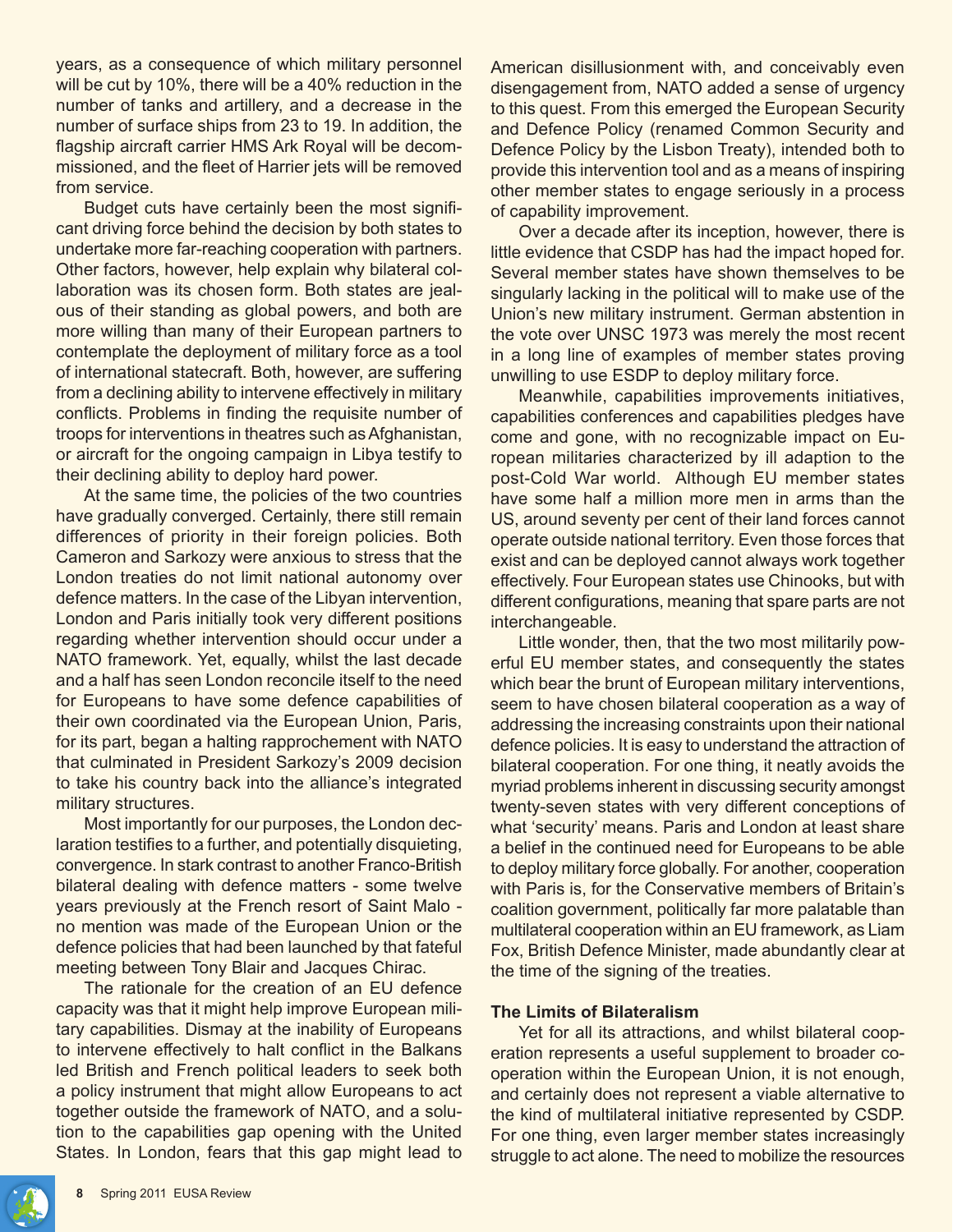of as many member states as possible has been all too clearly underlined by the problems Britain has encountered in maintaining its contribution to NATO's missions in Afghanistan and Libya. Even before start of the Libyan bombing campaign, senior military figures were warning that a prolonged intervention would render the country incapable of intervening in the event of unrest in states where it has more significant interests such as Bahrain or Oman (Financial Times 6 March 2011). Respected academic commentators (and the Labour opposition) have, for their part, argued that operations in North Africa have undermined the conclusions drawn by the recent strategic defence review – particularly the decisions to scrap Britain's Harrier fleet, cut the number of Tornados, and decommission the country's aircraft carrier (The Sunday Telegraph, 29 May 2011).

Of course Britain and France are the leading military powers in the EU. Between them they account for some 45% of all European military spending. Yet purely bilateral cooperation thus excludes more than half of Europe's military potential. The implications of this have been clearly illustrated in North Africa. In the early phases of operation, the US carried out around half of the airstrikes in Libya. The withdrawal of 40 US strike planes in early April meant that other coalition members have had to take their place. Immediately following the US withdrawal, however, there were signs that coalition partners were struggling to make up the resultant shortfall (9The Daily Telegraph 6 April 2011).

Even Britain and France, therefore, have only limited military capabilities. And it is precisely amongst the other member states that there is the most need for the kind of stimulus that collaborative schemes could, conceivably, provide. For one thing, the fact that the European Union now engages in military deployments has helped convince member states traditionally reluctant to contemplate the use of hard power to participate in such operations. Who could have imagined that Ireland would play a central role in military deployments to sub-Saharan Africa? In order that the EU reach its full potential as an international security actor, it is imperative that any means possible be deployed to entice those states that do not have military power hardwired into their political DNA (as do the British and French) to be more active in this area.

Moreover, multilateral institutions represent the only credible means of cajoling states into making painful reforms to their procurement policies and opening up their markets to their partners. Even basic information sharing between member states raises the prospect of painful cuts to national defence expenditures being coordinated. Meanwhile, the underused European Defence Agency has the potential to provide institutional support for initiatives aimed at liberalizing and rationalizing the European defence market.

The existence of institutions created to ensure particular outcomes is, clearly, not enough in and of itself to ensure that these outcomes transpire. For all the talk of capabilities improvements, little or nothing of note has transpired to date. The EDA, meanwhile, has been around for some six years and has registered only small-scale successes in its attempts to open up national defence markets and foster greater collaboration between member states. Nor is there any real prospect of the reforms ushered in by the Lisbon treaty leading to much immediate improvement (Menon, 2011).

Yet one way of attempting to induce such progress is precisely via committed leadership by those states ideally situated to provide it – Britain and France. As the Union's leading military powers, they bear a particular responsibility for the success of CSDP (which they themselves largely designed). For all this, neither London nor Paris has, to date, shown any great enthusiasm for strengthening the institutions associated with CSDP. Whilst Britain has been the most vocal in repeatedly blocking requests for adequate funding for the EDA (the Conservatives in opposition openly toyed with the idea of Britain leaving the organization), the French have also shown little interest in being bound by institutions that might limit their autonomy in defence matters.

Yet these are the very states that have most to gain from a process which generated increased military capabilities and an enhanced desire amongst their partners to deploy them. Moreover British and French defence industries are amongst the most competitive in Europe. Liberalization of the marketplace, via, for instance, a strengthening of the European Defence Agency and steps to extend single market provisions to the defence equipment sector, should, then, benefit their firms disproportionately.

Whilst success if far from guaranteed, the best way for both states to ensure progress over capabilities (and secure significant comparative advantage for their firms in a liberalized market) is to press for an opening of procurement markets, promote collaborative ventures, and ensure the EDA is sufficiently resourced to play its intended role effectively. Leadership by Paris and London could play a crucial role in driving this agenda forward.

#### **Conclusion**

It is easy enough to understand why Nicolas Sarkozy and David Cameron were tempted by the prospect of enhanced bilateral military cooperation. Bilateralism neatly side steps the arduous grind of negotiations amongst 27 in favour of discussions between two states with broadly similar views of world politics, their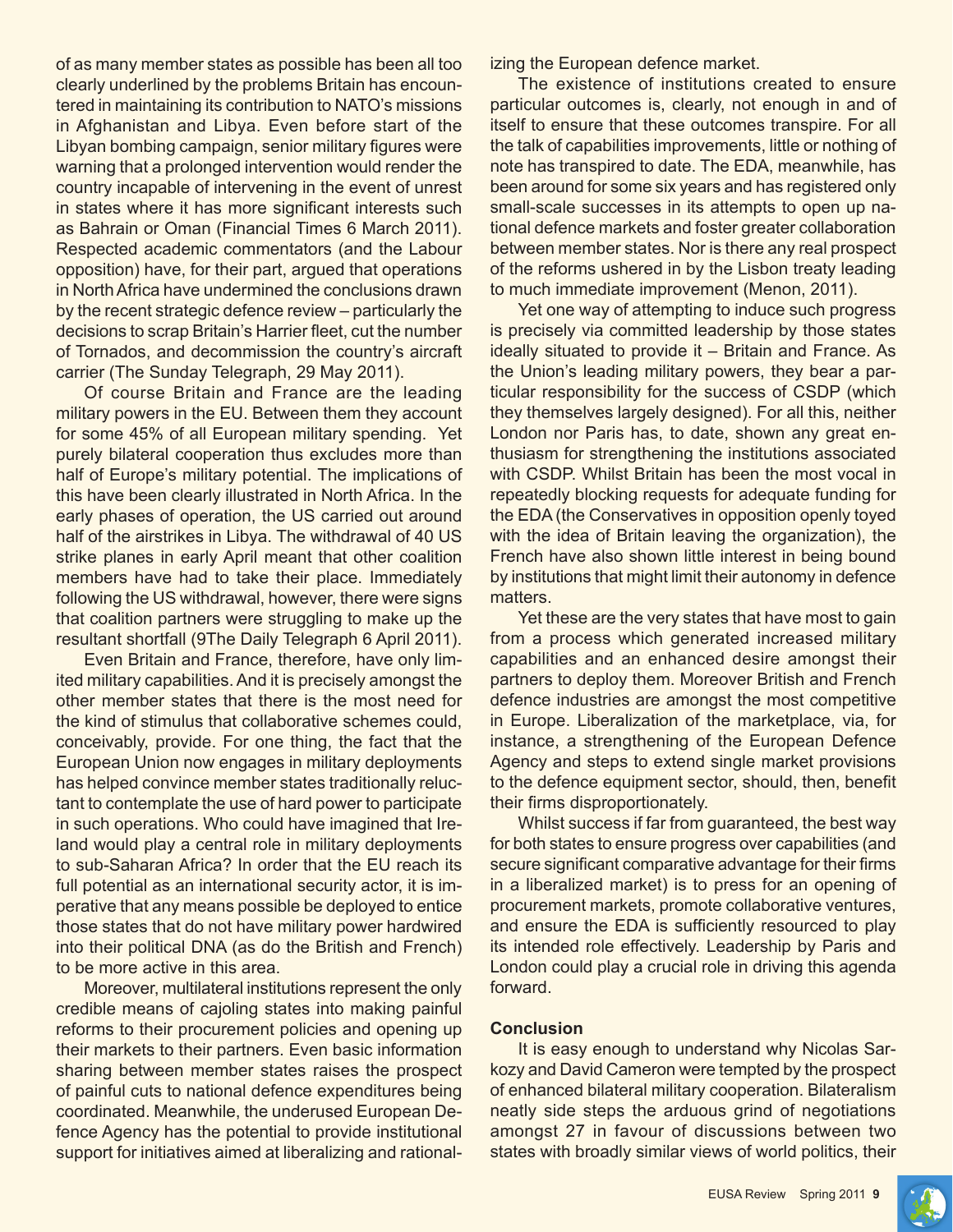role within them, and how best to influence them. The London treaties, moreover, whilst limited, certainly hold out the prospect of resource savings for both states, making limited capabilities go further and retarding, if not reversing, decline.

Underpinning the Franco-British deal is the belief on the part of both states that they can continue to cling to their ambitions of global military power without sacrificing any degree of national control over their defence machineries. Autonomy clearly takes precedence over the effective aggregation of resources via pooling resources or specialization.

Yet if Europeans, including the French and British, aspire to exert real influence over international security affairs, they must do so collectively, or not at all. And for this to happen, Europe's most powerful states must take the lead in attempting to revitalize CSDP, committing themselves to working with their partners in an attempt to ensure that all member states pull their weight and work collaboratively to maximize the capabilities the Union can bring to bear in the event of a need to intervene with military force. There are, of course, no guarantees of success. Several European states have shown such disinterest in security and such a willingness to free ride on the protection offered by others that it may be that even multilateral institutional inducements and pressures have little impact on their approaches to defence. Yet, ultimately, it is only through genuinely multilateral initiatives that Europe can hope to impact effectively on international security affairs. Franco-British cooperation does not necessarily work against such multilateral schemes, but it is crucial that it not be seen as an alternative to them.

**Anand Menon**, University of Birmingham

## **Bibliography**

Menon, A. (2011) 'European Defence Policy from Lisbon to Libya'. Survival, Vol. 53, No. 3, p.pp. 75-90.

## **Matching Ambitions to Resources: Paying for CFSP in an Era of Fiscal Restraint** Zachary Selden

The European Union is building the institutional capability to play a larger role in global security affairs and, despite the emphasis on the non-military aspects of security, there is an acknowledged need to develop improved power projection capabilities to engage in the full range of tasks incorporated under the broad rubric of crisis management. European militaries, however, are for the most part still in the process of transforming themselves from static defense forces into deployable forces that are useful for the sort of crisis management missions in which the EU envisages itself playing a larger (and more independent) role in the future. Therefore, doing so will entail distinct costs that have only been partially dealt with to date.

We should not discount the progress that has been made in pooling assets and the strategic agreement between France and the United Kingdom as ways to manage the costs of European ambitions. Despite this progress, however, there are near-term and longterm trends that will significantly impact on European spending on defense and foreign affairs in general. In the near term, there is the on-going sovereign debt crisis in the Eurozone that has obvious implications for spending across the board. Yet, even if this is solved relatively painlessly, there is a more consequential longterm demographic trend that will impact on spending for security and defense for many years to come. The critical test of whether the EU can manage those trends and produce a CFSP with significant, deployable and sustainable power behind it will be how the member states reform their militaries and shift spending away from personnel budgets and toward procurement and operations.

## **The Debt Crisis and its Effects on Spending**

The global economic downturn and the sovereign debt crisis have distinct implications for defense spending across Europe. Although there are variations across the member states, the aggregate figures for 2008 and 2009 are telling. In that year Europe-wide GDP shrank by 5.6%. Overall government expenditure rose by 2.4% in that period while defense expenditures fell by 3.5%.1 It is of course impossible to balance the national budgets of the members of the EU through cuts in defense expenditures that only in a few countries amount to more than 2% of GDP, but in times of fiscal constraint, defense budgets are a relatively easy target for reductions.

The member states of Central and Eastern Europe are enacting severe cuts in defense expenditures over the next few years. Bulgaria enacted a 40% cut in its budget for 2010. The Czech Republic is reducing its defense budget by 20% by the end of 2011 and Latvia cut its defense budget by nearly 50% between 2008 and 2010. The more established and wealthier members of the EU are also making significant cuts. Austria is seeking to trim its budget by 20% by 2015 and Germany is attempting to implement a 25% reduction in the same time frame. The two members comprising the bulk of the EU's deployable capability, France and the UK, also plan to trim their budgets by approximately 7% by 2015.<sup>2</sup> It is somewhat optimistic to assume

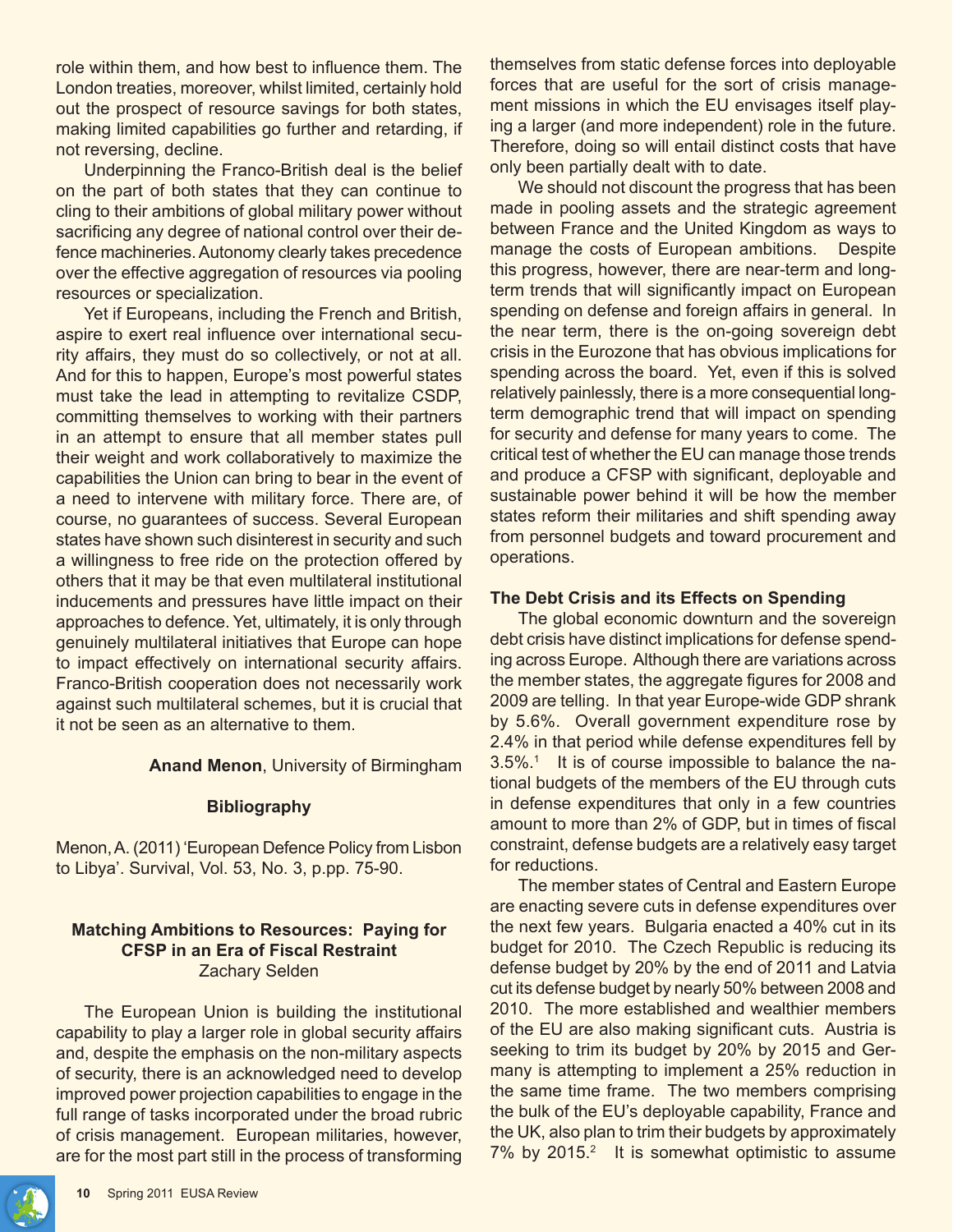defense budgets and that further reductions will not be implemented. The sovereign debt crisis affecting Ireland, Greece, Portugal and other states in the EU has not yet been properly factored into the equation. The fund established to bail out those states and ensure the stability of the Euro is currently 750 billion Euros, but depending on the depth and breadth of the crisis, that fund may have to be significantly increased. $3$ 

It appears unlikely that Portugal, Greece or Ireland will experience economic growth at levels that will enable them to pull themselves out of the crisis without restructuring at least part of their debt.<sup>4</sup> The countries in question will be unlikely to be able to support increased or even stable funding for their militaries, but much of the rest of Europe will also be fiscally constrained for some time to come as a result of their lending practices. German and French banks, for example, hold approximately 900 billion Euros in Greek, Portuguese and Irish debt that may become worth far less in the near future if a restructuring of that debt becomes necessary.<sup>5</sup> In order to prevent defaults that would have disastrous consequences for the viability of the common currency, holders of that debt may be forces to accept large write-downs on their investments.<sup>6</sup> Large-scale public funding would then be needed to ensure the viability of exposed banks in Germany and France. In other words, it does not take extreme scenarios of the fragmentation of the Eurozone or the exit of Greece from the common currency to project an extended fiscal crunch across Europe that will force governments to channel funds to maintain the stability of the banking system.

Although defense spending is a small percentage of total government spending, it represents a target of opportunity for national leaders seeking additional budgetary savings and ways to channel existing resources toward the critical function of stabilizing the banking sector. Compared to other budget items that the public is deeply concerned about such as health, pensions and other benefits they directly experience, defense is not a core concern of most European publics and there are few domestic political ramifications to cutting into the defense budget.

#### **The Effects of an Aging Europe on European Defense and Security**

The debt crisis and its impact on European budgets is a relatively short-term problem. The longer-term issue for European defense budgets, however, is a demographic shift with profound consequences. As a number of studies spell out with some precision, the population of most European countries is aging rapidly, meaning that retirement benefits and health care for the

that those reductions represent the bottoming out of aged will be paid from a smaller tax base. Thus, while Europe is attempting to build the means to act independently from the United States, Europe will be set upon by a host of difficult choices whose likely resolutions will deprive Europe of the financial resources it needs to invest if it is to develop the capabilities needed to play a truly independent role in military operations beyond its current level.

> The average age of the population of Europe will increase dramatically in the next twenty to thirty years, although there is considerable variation between individual members of the EU. According to estimates by the Center for Strategic and International Studies, 46 % of the population of Italy and Spain and 35 % of the population of France will be above the age of 60 in 2040.7 Given current benefits, each retiree in Germany will have to be supported by 1.6 workers and each Italian and Spanish working age person will have to support one retiree. The consequences of this situation should not be underestimated. Either benefits will have to be reduced, taxes will have to increase, governments will have to borrow more to sustain the aging population or immigration will have to sharply increase to supply the workforce and rebalance the population.<sup>8</sup>

> Some members of the EU are engaging in reforms along those general lines, but the political consequences of this path are readily apparent to those leaders who faced protests over increases in retirement ages or university fees in France and the UK. The negative political consequences of taking steps to ensure the viability of the welfare state that directly impact on citizens' benefits or incomes makes another option more likely in the near-term: shifting resources from other forms of government spending to shore up the pension system. Among the likely candidates for further cuts are defense and international affairs budgets.

> Thus, over the next several decades, Europe likely will have fewer resources to devote to international affairs. An aging population will require more and more resources to maintain it and there will be fewer workingage individuals whose income can be taxed to pay for those benefits. Some changes can and are being implemented such as raising the retirement age, and shifting health care toward private insurance based programs, but in the near-term governments are likely to continue to trim spending on international affairs, the military and foreign assistance programs. Simply put, a proposal to cut benefits to the fastest growing segment of the population has political consequences at the voting booth, but reducing spending on defense and international affairs has little domestic political cost among most European publics.

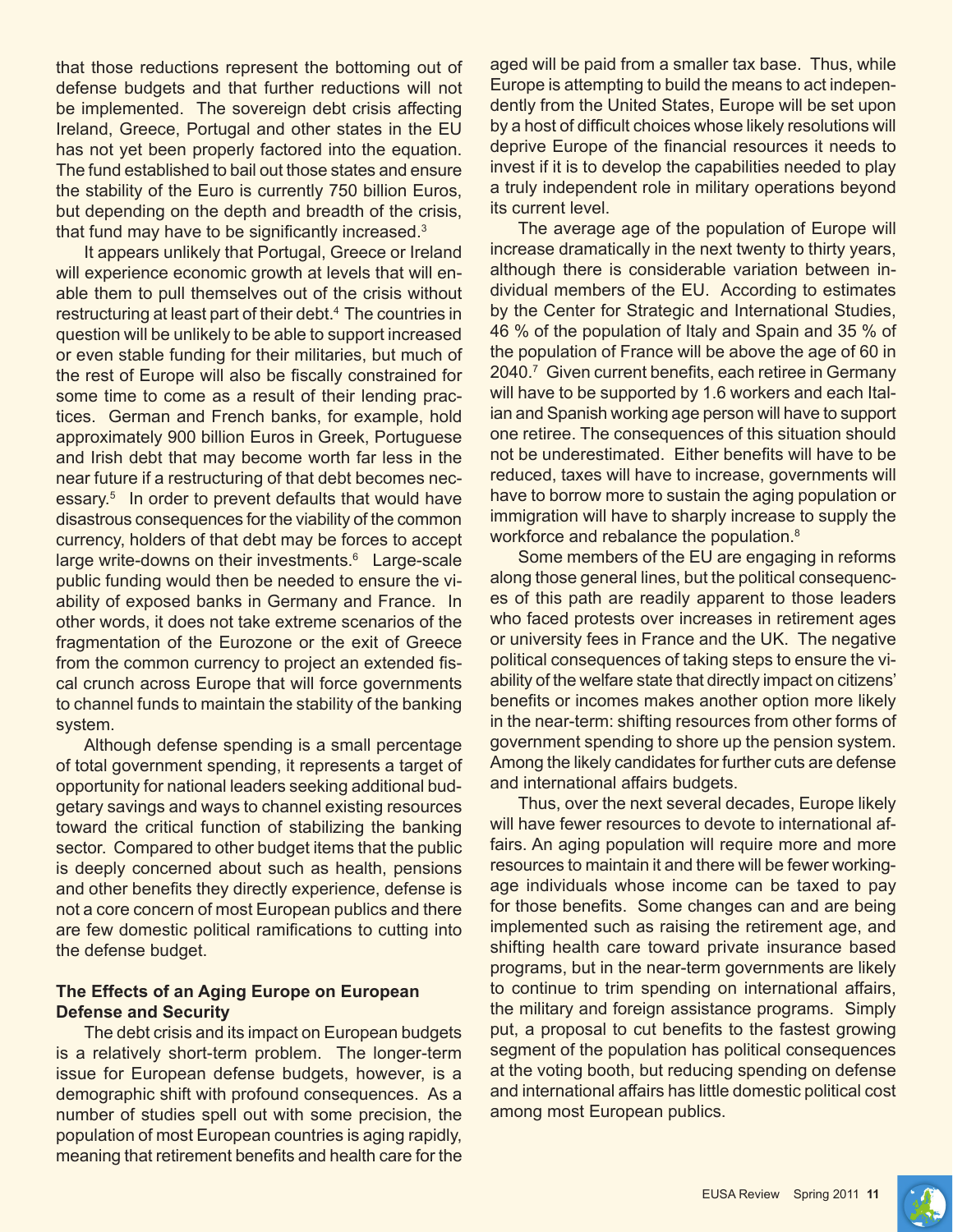### **Shifting Resources Within National Defense Budgets**

Given those general conditions, it is unlikely that most European militaries will have the financial resources to develop improved power projection capabilities. In fact, further decreases are likely as national leaders seek to wring budgetary savings out of defense and security to pay for other issues that are more relevant to their political future. Some savings have already been found in pooling assets and sharing resources, and there is no doubt more work that can be done in this area. However, the real test will be shifting resources within national defense budgets so that the increasingly limited total amounts are spent more on operations and procurement and less on personnel.

Any national defense budget rests on a tripod of spending on operations, procurement and personnel with smaller fractions spent on infrastructure and research and development. Ideally there should be a rough balance between the three legs of the tripod in any military that engages in expeditionary operations. Yet, for the most part, European defense budgets are heavily weighted toward personnel. Most spend well above 30% of their national budgets on personnel and several, including Belgium and Portugal spend more than 70% on personnel. The result is that only a small fraction of each Euro in the national defense budget is spent on operations or procurement. In other words, most of the defense budget is spent on maintaining militaries that cannot go where they are needed with the equipment necessary to perform the missions and tasks that the EU has designated for itself. Serious reform must start with recalibrating the balance between personnel and other expenditures within the national defense budgets so that operations and procurement are favored in an era of fiscal restraint. Unfortunately, the trend appears to be somewhat in the opposite direction. In 2008 the members of the EU spend an average of 54% of their defense budgets on personnel. That rose to 56% in 2009.

The EU can improve the match between its resources and its ambitions, but it requires a realistic appraisal of what is possible in an era of financial restraint. To the extent that existing resources can be shifted from personnel to procurement and operations, and common capabilities, asset sharing and pooling can be exploited, there is room to develop considerable additional capability. Doing so, however, will require a concerted effort on the part of European political leaders to make the public case for it in the face of competing priorities that are of more direct relevance to the voting public.

#### **Endnotes**

1 European Defence Agency, Defence Data 2009 (published March 2011). (http://www.eda.europa.eu/Libraries/ Documents/EDA-factsfigures-2009\_21\_2.sflb.ashx)

2 Tomas Valasek, Surviving Austerity: The case for a new approach to EU military collaboration, Centre for European Reform, 2011, p.7 (http://www.cer.org.uk/pdf/rp\_981.pdf)

3 Harry Farrell and John Quiggin, "How to Save the Euroand the EU," Foreign Affairs, May/June 2011.

4 International Monetary Fund, Europe: Strengthening the Recovery, p. xii (http://www.imf.org/external/pubs/ft/ reo/2011/eur/eng/ereo0511.pdf).

5 "Exposure to Greece Weighs on French, German Banks," The Wall Street Journal, February 17, 2010.

6 "The Only Real Option Left for Greece is Debt Restructuring," Der Spiegel, May 9, 2011.

7 Richard Jackson and Neil Howe, The 2003 Aging Vulnerability Index: An Assessment of the Capacity of Twelve Developed Countries to Meet the Aging Challenge, (Washington, DC., Center for Strategic and International Studies, 2003).

<sup>8</sup> The US will face a similar problem but it is buffered by two factors: the population is not aging nearly as quickly as in Europe and retirees are more reliant on private pensions and savings than government benefits.

9 European Defence Agency, Defence Data 2009.

10 Ibid.

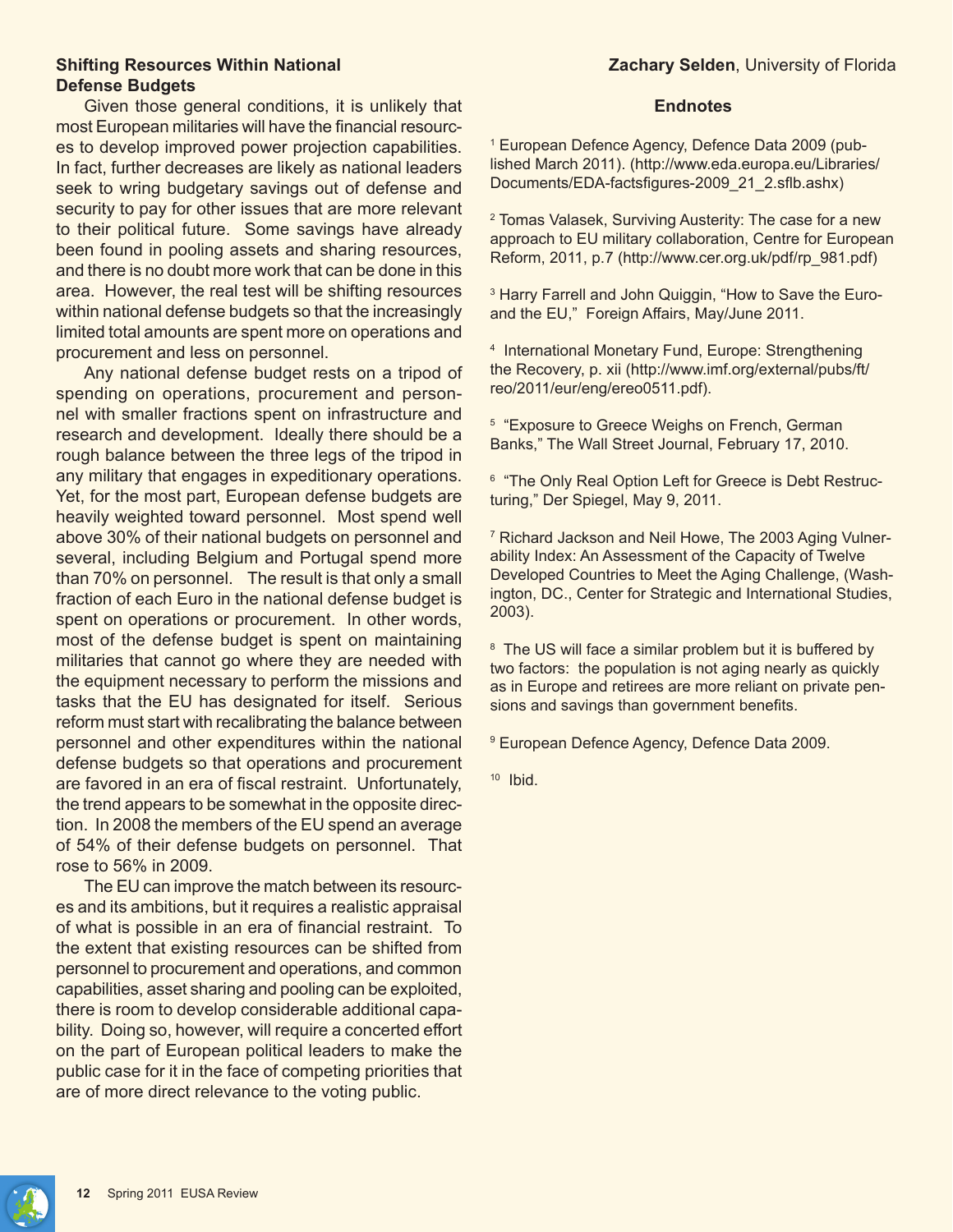

## **Government Debt and Fiscal Rules in Europe – A New Proposal1** *Andrew Hughes Hallett*

## **The SGP and government debt in Europe**

The stability and growth pact (SGP) doesn't seem to have worked in its current form; the reason being that the focus has been mostly on the government budget deficit limit of 3% of GDP (with a large list of exceptions) and very little focus (until the most recent revision of the SGP) on government net debt relative to GDP. Yet in the current financial crisis in Europe, it is debt that is the major concern and what drives the likelihood of sovereign debt defaults. As a result there has had to be a shift in focus by market participants and economists towards levels of government debt and what might represent the best fiscal rules to maintain sustainability in these debt levels.

In this short note, a new approach to imposing debt limits as a form of fiscal restraint in Europe is proposed, and some of the issues entailed in implementing such a proposal are explored.

## **The Analytic Framework**

*Stabilising the economy at a given debt target:* The identity describing the evolution of an economy's public debt burden is given by:

$$
\dot{d} = pdef + (r - g)d - \dot{m} \tag{1}
$$

where d represents the public debt-to-GDP ratio, *d* denotes the change in that ratio per unit of time, pdef is the primary deficit (defined such that pdef > 0 implies a deficit), r is the average real rate of interest charged on debt, g is the rate of growth of output in real terms, and *m* is the change in the ratio of the money stock to GDP per unit of time (Bohn 1998, de Grauwe, 2009). The reasoning here is that if the debt to GDP ratio grows, one of four things happen: the deficit increases, or the real interest rate increases (implying higher payments on existing debt), or the rate of growth in the economy falls (hence raising the debt to GDP ratio), or the rate of growth of monetary expansion falls. The latter imposes a lower inflation tax on existing nominal debt and thereby raises the current real debt burden.

First assume that the rate of money growth,  $m = 0$ . If that is the case, the debt ratio will stabilise if  $d = 0$ . In view of the debt dynamics in (1), this happens when

 $pb = (r - g)d$  (2)

## **Congratulations to EUSA Prize Winners!**

## **EUSA Award for Lifetime Achievement in European Studies**

**Jeremy Richardson**

**EUSA Award for Best Book Published in 2009 or 2010**

**Sara Hobolt** *Europe in Question*

## **Honorable Mention**

**Paul Craig** *The Lisbon Treaty: Law, Politics and Treaty Reform*

**Marc Howard** *The Politics of Citizenship in Europe*

## **EUSA Award for Best Dissertation Defended in 2009 or 2010**

## **Nikoleta Yordanova**

*Legislative Organisation of the European Parliament: The Role of Committees*

## **EUSA Award for Best Paper Presented at the 2009 EUSA Conference**

**Tina Freyburg** "Planting the Seeds of Change"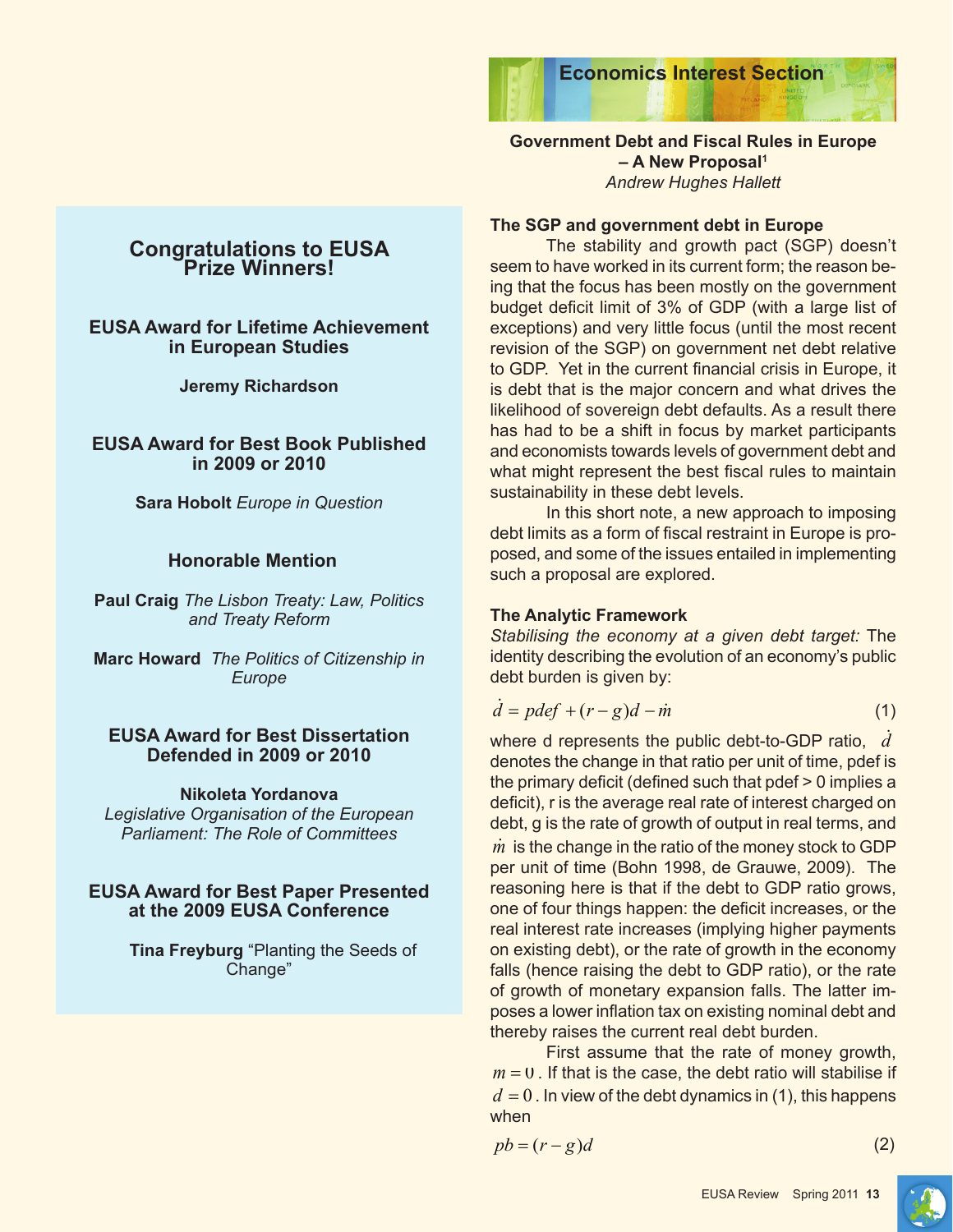where pb is the budget's primary surplus defined as  $pdef = (G-T)/Y = -pb$  (G is government spending net of interest payments, and T are total government revenues). Thus if  $r > g$ , the government must run a primary surplus to stop the debt burden rising, and an even larger one to reduce the debt burden.<sup>2</sup> And that primary surplus will need to be bigger, the greater is r > g and the greater is the initial debt burden d. Failing that, the debt burden will rise. But if  $r < g$ , the government may run a primary deficit as long as it is not larger than the term on the right of (2).

Nothing in this analysis says what debt level will or should be reached at the end of the correction process; or whether that position will be stable or not. To investigate these questions, we need to specify a primary surplus reaction function that governments would choose to follow - or could be made to follow. As things stand, the debt burden will shrink without limit so long as the primary surplus is always set larger than the right hand side of (2). But it will rise, again without limit, if that inequality is reversed.

Neither of those two scenarios is either plausible or desirable. However, we can get a grip on how to solve these questions if we use the "fiscal space"

analysis of Ostry et al. (2010). On the basis of data from 23 advanced economies, Ostry et al. find a statistically significant cubic relationship for the setting of primary surpluses as a function of debt levels.<sup>3</sup> This gives rise to an S-shaped reaction function, as shown in Figure 1, which describes how the average OECD economy had actually set its primary surpluses as debt burdens rose: the left hand side of (2). The right hand side of (2) also rises with debt: it is the straight line in the diagram for the case when  $r > g$ .

As drawn, there are two intersection points; one at d\*, and one at d2. The first, d\*, represents the equilibrium value, where the debt ratio will ultimately settle so long as we are still operating below the level of d2. This is an equilibrium because, for  $d < d^*$ , the primary surplus pb is less than (r-g)d. So . But for d\*<  $d < d$ 2, we have pb > (r-g)d so. However at d2 and beyond, the debt burden increases without limit since  $pb \leq (r-g)d$ . Hence, there is a stable equilibrium at d\* and an unstable one at d2.

#### **The Aim and Strategy of Debt Control**

If we have a serious idea of the optimal level of debt, derived perhaps from a theoretical model of



**Figure 1: Determination of the Equilibrium Debt Target**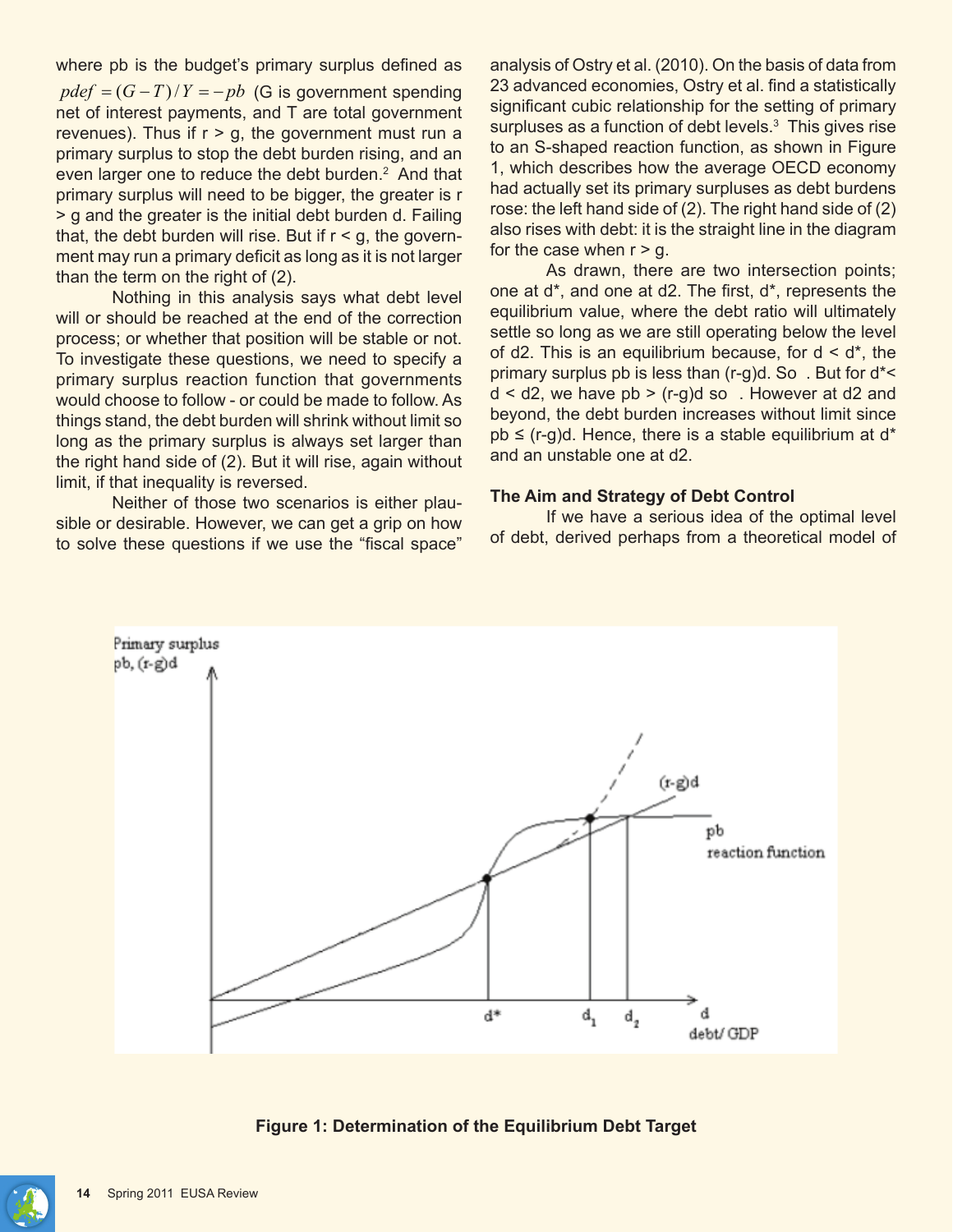the advantages and disadvantages of holding debt for promoting growth, employment or smoothing (and to be able to resolve that question would in itself be an important innovation), or if a common debt target is set for administrative or political convenience at (say) 60% for all Eurozone countries, then the institutional part of the problem is to find a set of fiscal rules or budgetary constraints that set the debt ratio, by choice of pb, to adjust according to (2) until d\* is reached - and then to estimate d2 in order to be able to stay well away from it.

#### **Discussion**

The framework above separates the fiscal control problem into two parts: a) the zone of safety (stability); b) the critical value beyond which debt explodes. The research here suggests that instead of implementing a "one-size-fits-all" fiscal policy that there are in fact 4-zones for each member state that would depend on the values of r and g. This is in stark contrast to the existing SGP which treats all member states as subject to the same rules, and it suggests that fiscal rules should be applied on a case-by-case basis according to the level of growth and real interest rates in a member state rather than a fixed deficit to GDP ratio as has been the case under the SGP.

The above analysis suggests that a sufficiently large primary surplus needs to be run once a certain ratio of debt to GDP is reached. The important point here is to determine where the critical point d2 for each member state and then to devise a fiscal rule that assures that the member state has to run a sufficiently large primary surplus once a lower value for the debt to GDP ratio is reached. That way this will assure that the critical point is not reached as if exceeded then debt default becomes almost certain.

**Andrew Hughes Hallett**, George Mason University, USA, and the University of St Andrews, Scotland

## **References**

Aschauer D. A. (2000), "Do States Optimise? Public Capital and Economic Growth", Annals of Regional Science, 34, 343-63.

Bohn, H. (1998), "The Behaviour of US Public Debt and Deficits", Quarterly Journal of Economics, 113, 949-963 Checherita, C. and P. Rother (2010), "The Impact of High and Growing Government Debt on Economic Growth: An Empirical Investigation in the Euro Area", Working Paper 1237, European Central Bank, Frankfurt.

De Grauwe, P. (2009), "Economics of Monetary Union", Oxford University Press (8th edition), Oxford

Ostry, J., A.R. Ghosh, J.I.Kim and M.S. Qureshi (2010), "Fiscal Space", IMF Position Note SPN/10/11, IMF, Washington DC (September).

Reinhart, C., and K. Rogoff (2009),"This Time it is Different: a Panoramic View of Eight Centuries of Financial Crises", Princeton University Press, Princeton, NJ.

### **Endnotes**

1 This a summary of the paper "Is there a Need for a New Fiscal Framework in the Euro Area" by Andrew Hughes Hallett and Svend E. Hougaard Jensen (Copenhagen Business School) that was presented at the EUSA conference in Boston, March 2011. Patrick M. Crowley (Texas A&M University – Corpus Christi) also contributed to this summary of the paper.

<sup>2</sup> Values of  $pb$  > (r – g)d will ensure falling debt burdens,

 $\dot{d}$  < 0 .

<sup>3</sup> One may hypothesize a relationship of this form on the basis that policymakers make little effort to raise a primary surplus at low levels of debt, and then find they are unable to do so (or that the political consequences of attempting to do so are too severe) at very high levels of debt – a situation often referred to as "fiscal fatigue" or "reaching the fiscal limit". However, this cubic relationship seems to be very fragile statistically and hard to reproduce on other or more recent sets of data; in particular at the individual country level. Since we are not really interested in a mythical average OECD economy, or in what governments did in the past, one of the major challenges in this analysis is to design a suitable set of fiscal rules that will create a reaction function with the properties of that in Figure 1.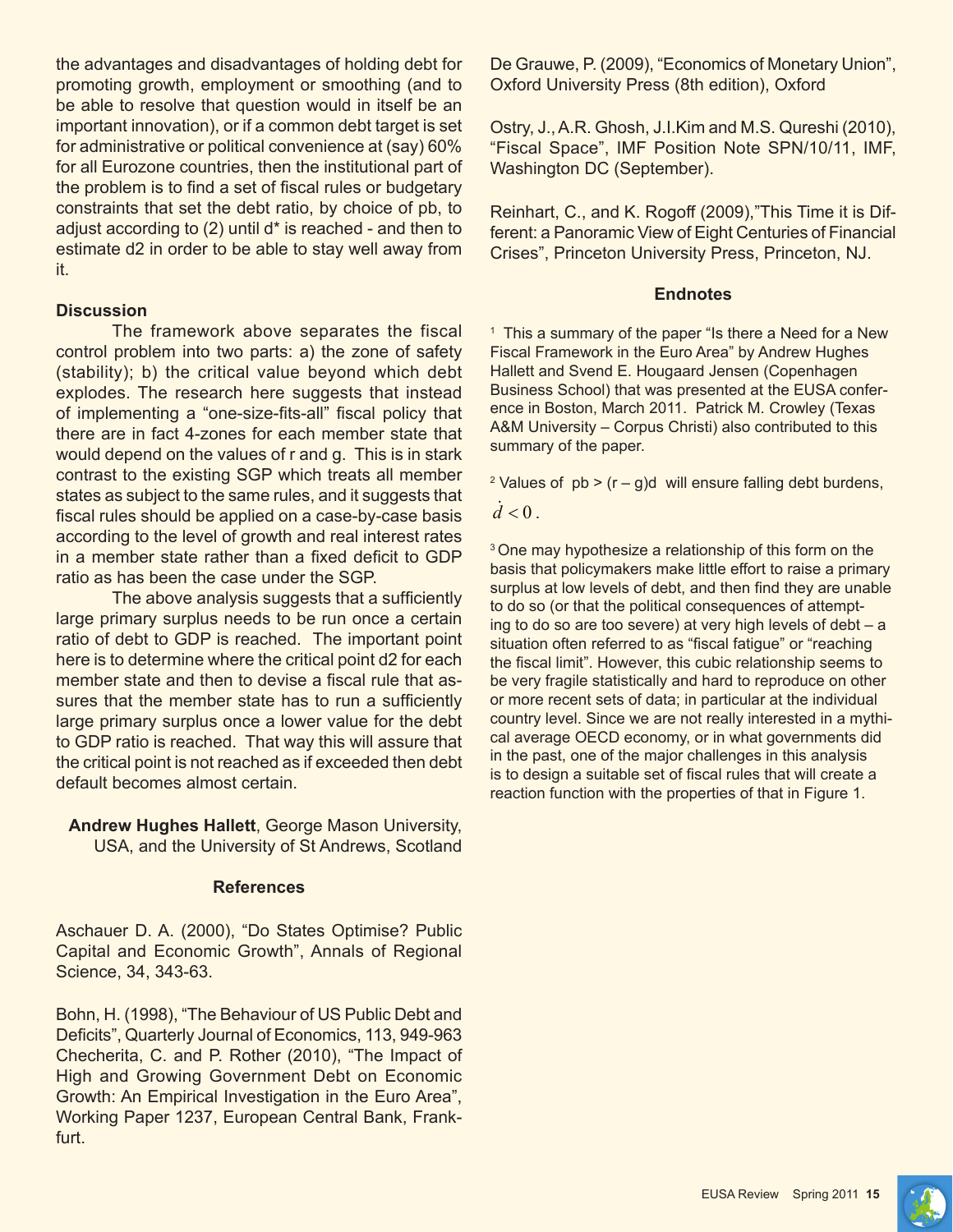

### **Developing EU Diplomacy in a Challenging World** *Michael Smith*

Since the entry into force of the Lisbon Treaty, attention has largely been focused on the construction of the EU's new diplomatic machinery. The purpose of this short paper is to explore some ways in which the development of the EU's diplomacy since Lisbon relates to the changing nature of diplomacy more broadly, and to the challenges of a turbulent global environment. In doing this, the paper distils work with which I have been engaged in a Jean Monnet Multilateral Research Network, based at Loughborough University and embodying a partnership with Maastricht University (Netherlands) and Katholieke Universiteit Leuven (Belgium).1 The paper addresses three aspects of the problem: first, the changing diplomatic context; second, the EU's emerging system of diplomacy; and finally, two key areas of external challenge, relations with the Great Powers, and relations with the 'Arab spring'.

#### **The Changing Diplomatic Context**

In assessing the EU's emerging system of diplomacy, it is important to put it into the context of diplomacy more generally. Diplomacy can be presented as the means of formulating and implementing external action through four key processess: deliberation, representation, communication and negotiation. It is not simply the passive implementation of decisions taken elsewhere by politicians – rather, it embodies an active process through which a diplomatic actor faces the world. Diplomatic action at one level is simply what diplomats do, in terms of the four processes outlined above, but it also takes place within a broader context of structures, strategies, institutions, rules and cultures that constitutes the diplomatic system, which has both a national (or European) and global face to it (Hocking and Smith 2011). The interaction of the national (or European) system of diplomacy with the global system is thus central to analysis of its effectiveness and impact.

The core elements of diplomacy have been crystallized and given additional force by the changing diplomatic context. In particular, they have been affected by four key dimensions of change. The first of these is the changing distribution of power in the world arena since the end of the Cold War. We have moved from the Cold War system of dominant bipolarity, through an effectively unipolar system centred on the United States into what many have characterised as an emerging

multipolar or even an 'interpolar' or 'non-polar' system.

Alongside this question of power distribution goes a second question about what might be described as political opportunity structures in the world arena. Opportunity structures can be open or closed to the presence and voices of new actors, and they create incentives or constraints affecting not only the actors themselves but also the formulation of international rules or conventions. As a result, 'diplomatic spaces' in the world arena have changed and are changing.

These changes in the global context for diplomacy have been associated with two key changes in the nature of diplomatic activity. The first concerns the institutional structures within which diplomacy takes place, which have diversified and expanded, giving rise to what has been described as 'multi-stakeholder diplomacy'. The second concerns the ways in which new forms of diplomacy fulfil the functions identified above: deliberation, representation, communication and negotiation. As a result of these changes, the concept of 'diplomacy' has both expanded and become more contestable, at both the 'actor' level and the systemic level.

#### **The EU's Emerging System of Diplomacy**

Much attention has been paid to the ways in which the new institutional framework for EU diplomacy has been established and developed. One key element is distinctive to the EU: it is in itself a system of diplomacy, embodying a process of continuous negotiation and deliberation among the member states and a range of other stakeholders. So the institutions of the EU's system of 'external' diplomacy, and the rules and resources it brings to bear on its external policies, reflect internal diplomatic compromises and constraints. Within the EU institutions themselves, the perceived disruptive effects of the establishment of the High Representative/Vice-President (HRVP) and the European External Action Service (EEAS) have sharply focused this process. The HRVP and the EEAS consequently confront questions about their institutional status that will impact on the perceived legitimacy and credibility of EU diplomacy. At the same time, the EU is seeking to implant itself more fully into the global diplomatic system, and in a way to reproduce a conventional diplomatic machine at the EU level, at a time when that global system of diplomacy is itself in flux.

It is clear from this that Lisbon did not unequivocally resolve the question of the EU's system of diplomacy. It provided for institutions, but not without leaving these institutions open to question and challenge. It provided for resources, both administrative and financial, but not without leaving open the issue of the budget and of the ways in which personnel would be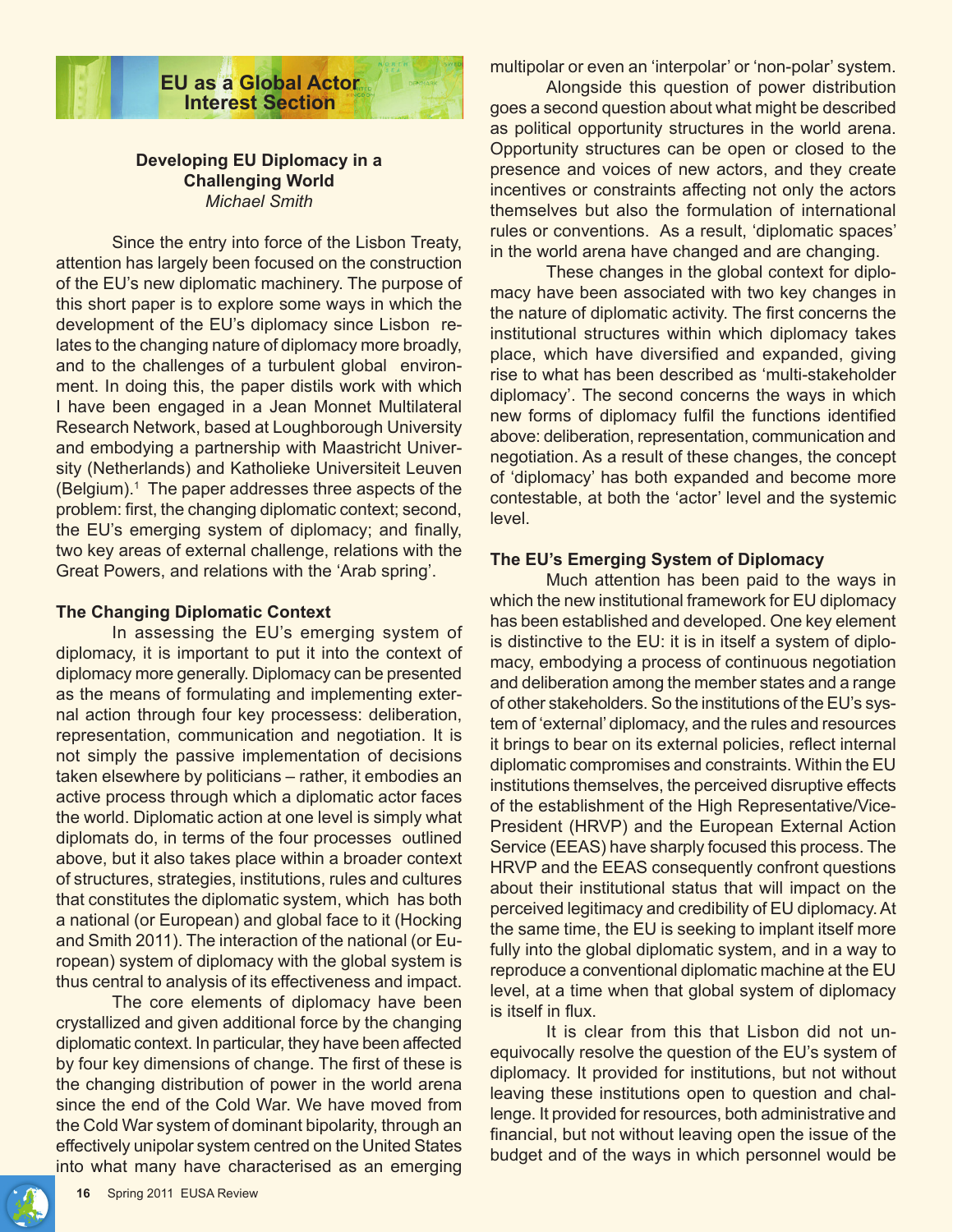attached to the system. It initiated a set of diplomatic practices, but did not settle the question of the relations between those practices and the existing, deeply embedded practices of national or European institutions. It called for a strategic approach to diplomacy, but did not resolve the issues of international status and credibility that inevitably lie behind any EU strategic diplomacy (Joint Report 2010).

As a result, the first eighteen months of the post-Lisbon era have been inevitably preoccupied with the domestic arrangements essential to giving life to the EU's system of diplomacy. But the world will not wait for this kind of exercise to be completed, and equally inevitably there have arisen key international challenges that have constituted a test of the emerging diplomatic machine.

#### **Two Challenges to EU Diplomacy**

Two major challenges during the past eighteen months have tested the legitimacy and credibility of the EU's new system of diplomacy. The first of these is the 'great power' test – the challenge of establishing EU diplomacy in a world where emergent and actual great powers are entering into new alignments. The second is the 'neighbourhood' test' – and particularly the test generated by the impact of radical change in the southern Mediterranean, in the form of the 'Arab spring'. To what extent has the emerging diplomatic system of the EU met these tests?

On the 'great power' test, the evidence in the short term seems negative. Although the HRVP has established good working relationships with the USA and especially with Secretary of State Hillary Clinton, it is not clear yet what the benefit is of at last having a specific telephone number or email address for Europe. Indeed, whilst the Americans might know the number, it is clear that on many key issues they don't yet call it, preferring to deal with individual EU member states according to the needs of a pragmatic realist policy (Smith 2011). The Chinese, partly preoccupied with their adversarial partnership with the USA, equally show a reluctance to recognise Brussels as the fount of European diplomacy. Indeed, one significant characteristic of the post-Lisbon period so far is that both Beijing and Washington have followed a more calibrated multi-level diplomacy towards the EU, differentiating strongly between the EU and the member states. Two of the other 'strategic partners' identified by the EU, India and Brazil, are ruled especially by their regional preoccupations and their commercial objectives, and this combination does not leave much space for the EU to insert itself diplomatically. Finally, the evidence on EU relations with Russia remains ambiguous: here is the nearest of neighbours, and a key strategic actor, but one that speaks a different diplomatic language from that of the normative and multilateralist EU on many issues. It does not appear that the call by some for a strengthened set of strategic partnerships as the core of a new 'great power diplomacy' on the part of the EU has yet produced a coherent diplomatic response either from the EU or from its putative partners, and the EEAS' review of these partnerships has apparently spawned little that is new (EEAS, 2010).

On the test of the 'neighbourhood' and specifically of the 'Arab Spring', the lessons so far seem equally negative. Here is an issue – or a set of issues – where the EU has had a pre-existing institutional engagement, underpinned by resources in the form of economic assistance and market power, and a clear political interest in intervening for the cause of democratisation and stabilisation. But this has been a crisis (or a succession of crises), in which events are unpredictable and in which the deliberative aspect of EU diplomacy is distinctly disadvantaged. As a result, the diplomatic space that existed for the EU in the early stages of the process seems to have been unexploited and to have closed down, in favour of diplomacy by contact group and intervention by a coalition of the willing including leading EU member states. At the same time, there has been self-conscious abstention by other leading member states, and a distinct lack of consensus on the day to day management of the unfolding challenge. As Sven Biscop has argued, this does not preclude the development of an effective EU diplomacy in the longer term, based on a definition of the EU's vital interests, on the identification of clear priorities and on the dedication of appropriate capabilities, economic, diplomatic and eventually military, to the management of the long-term stability of the southern Mediterranean region (Biscop 2011). The difficulty is that the lack of consensus on intervention in the region may feed back into the 'internal' diplomacy of the EU and create issues for the future development of EU crisis management capabilities. Another difficulty is that the attempt by the EU to conduct a diplomacy towards the region informed by specifically European norms and values may not coincide with the demands or aspirations of peoples within the region, and thus that it will lack credibility (Youngs 2011).

#### **Conclusion**

This discussion has outlined key changes in diplomacy that impact upon the emerging diplomatic system of the EU. On one level the EU might appear well placed to make a reality of new forms of multilevel and multi-stakeholder diplomacy, but the hybrid nature of EU diplomacy itself does not always provide a firm

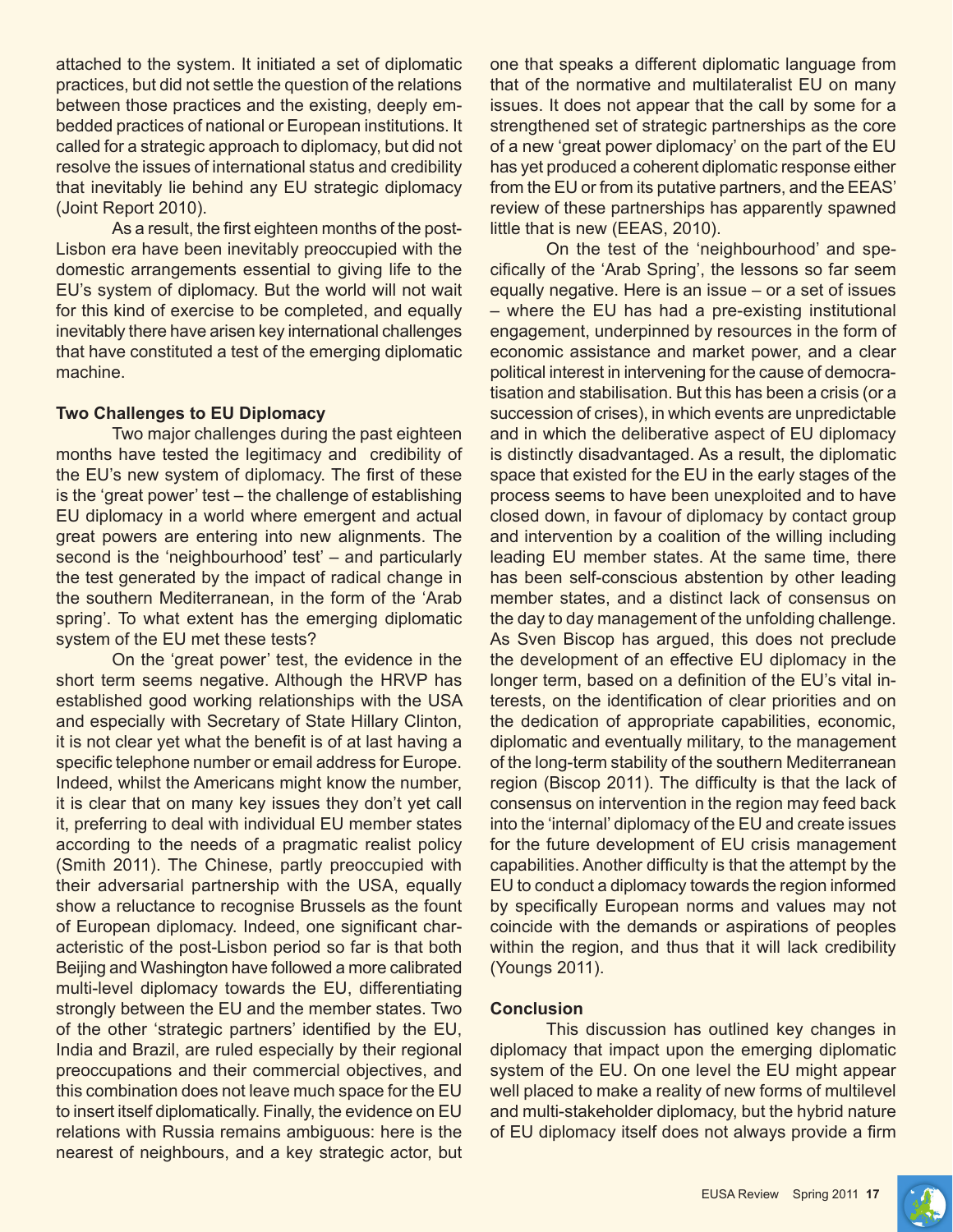basis on which to innovate and develop. At the same time, the first eighteen months of the post-Lisbon era have demonstrated one of the timeless truths of diplomacy – that events will not wait until processes of internal deliberation and institution-building can be completed. External challenges have met with an uncertain response in terms of communication and negotiation, and there is evidence that in some member states there is a backlash against the perceived expansionism of the EEAS. But the system does survive: the question is whether it is now subject to a range of restrictions that will hobble it for the long term, rather than a set of transient challenges, and whether the opportunities and policy spaces in which EU diplomacy might make a real difference are likely to open up in a way that can be recognised and acted upon.

## **Michael Smith**, Loughborough University

#### **References**

Biscop, S. (2011) 'Mayhem in the Mediterranean: Three Strategic Lessons for Europe'. Egmont Security Policy Brief 19, Brussels: Egmont Institute.

EEAS (2010), Strategic Partners: Progress Report to the European Council, 16-17 December 2010. Brussels: EEAS.

Hocking, B. And Smith, M. (2011), 'An Emerging Diplomatic System for the European Union: Frameworks and Issues', Cuadernos Europeos de Deusto 44, pp. 19-42.

Joint Study (2010). The Treaty of Lisbon: A Second Look at the Institutional Innovations, Centre for European Policy Studies/Egmont Institute/European Policy Centre.

Smith, M. (2011 forthcoming) 'European Responses to US Diplomacy: "Special relationships", Transatlantic Governance and World Order', The Hague Journal of Diplomacy.

Youngs, R. (2011) 'What Next for the EU's Middle East Policy?', E!Sharp Web Specials, http://www.esharp.eu/ Web-specials/What-next-for-the-EU-s-Middle-East-Policy , 25th March 2011.

#### **Endnotes**

<sup>1</sup> Jean Monnet Multilateral Research Network. 'The Diplomatic System of the European Union: Evolution, Change and Challenges'. The web site, containing full details of activities, conference reports and policy papers, can be found at http:// dseu.lboro.ac.uk/ . Nothing in this article should be construed as representing the views of any EU or national institution, including those represented in the network itself.

## **Teething Problems of the European External Action Service** *Jost-Henrik Morgenstern*

While the European External Action Service emerges as an administrative actor in EU politics, this note highlights some problems the new organisation is facing. Firstly, the EEAS suffers from the old disagreements about the nature of European integration. Secondly, it is serving a multitude of principals with potentially contradictory interests. Some examples of the bureaucratic teething problems illustrate the practical consequences of the complex environment the EEAS operates in.

Since its establishment in 2010, the debate about the institutional structures in EU foreign policy has found a new focus in the European External Action Service (EEAS). The recent public debate about the new organisation has in part been less than benign, focusing on criticisms of the High Representative by several ministers from usually supportive countries such as Belgium and Germany (The Guardian 2011). In many ways, these signs of discontent are expressions of both old disagreements about the scope of the EU and of the structural difficulties the new organisation is facing. The EEAS is criticised on the one hand for being ineffective, while on the other hand it is being accused of trying to unduly extend its influence. These contradictions show that the EEAS as an organisation "cannot help but begin life as a unique structural reflection of its own politics" (Moe 1990: 143). These politics have their roots in conflicts inherent in the EU's political system and its institutional structure.

## **EU Politics of Diplomatic Structure**

The politics of the EEAS have a particular European flavour to them. In order to understand the relations between the EEAS and its principals at the European level, Dehousse argues for the need to develop a "multi-principals model" (2008: 790-1). While his argument is tailored towards EU regulatory agencies (Dehousse 2008: 797), it may serve equally well in analyzing the teething problems of the EEAS. The complexity of the EEAS' relations with its environment derives from three fundamental conceptual issues: the difficulty of identifying a single institution that would qualify as principal, the "composite" nature of the numerous potential principals (Thatcher and Stone Sweet 2002), as well as the specific dependence on two partially competing administrative actors.

Several actors involved in different stages of the EEAS' creation may qualify as a principal. It was the European Council with agreement of the President of the Commission that appointed the High Representative

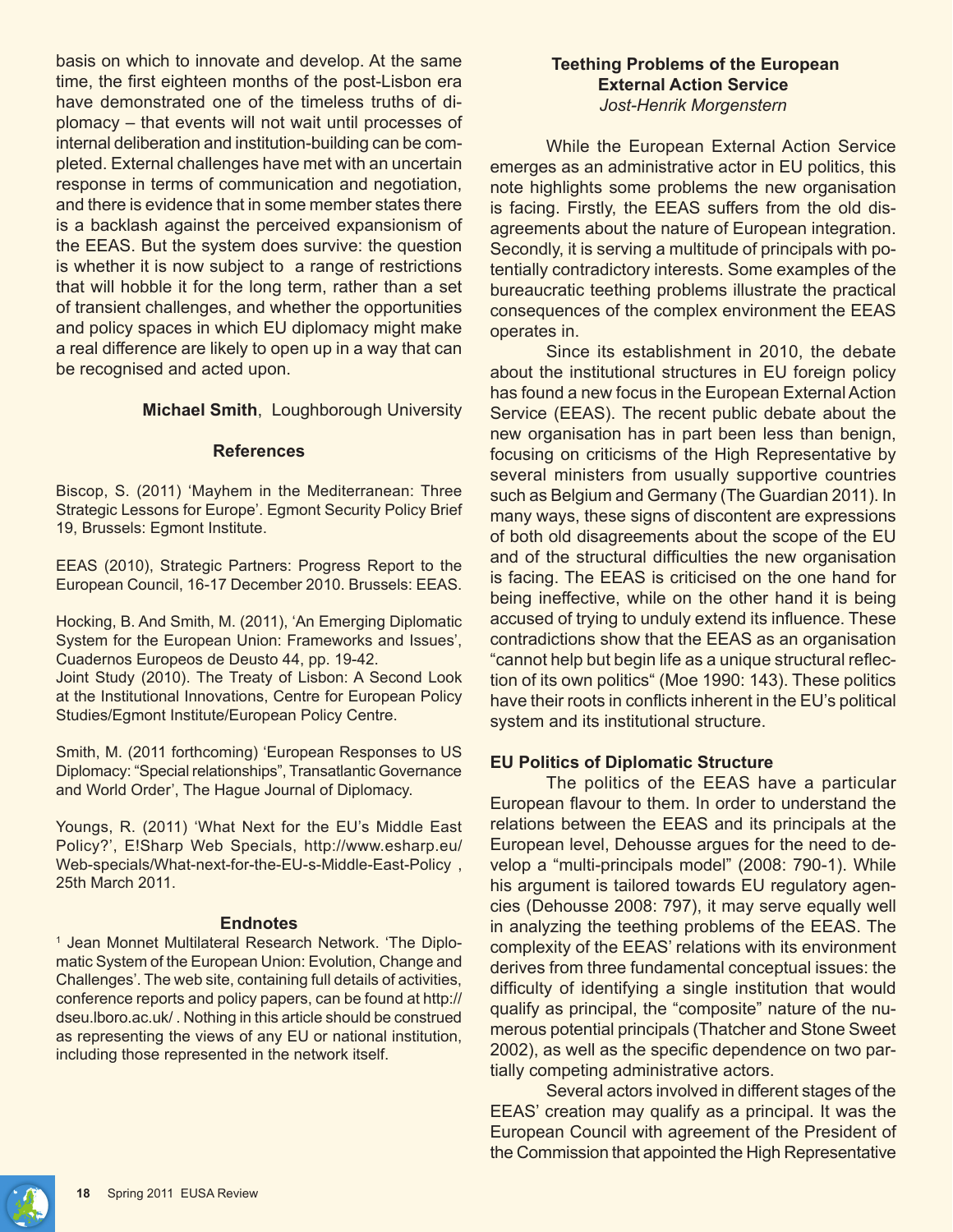(European Council 2009), who is in charge of the EEAS. It then took a Council decision based on a proposal of the High Representative to establish the EEAS (Council of the EU 2010). The European Parliament attempted to leverage its legislative powers over the staff and financial regulations and was consequently included in the negotiations on elements of the Council decision (Missiroli 2010: 436). While the EP has a less direct access, it is likely to continue pushing for accountability mechanisms such as hearings and use its budgetary powers to wield influence on the EEAS. The Council decision specified among other things those parts of the EU institutions that were to be merged into the EEAS structure. Member states negotiated among themselves as well as with the EEAS, the European Commission and Council Secretariat General, whose organisational elements were to join the service (Missiroli 2010: 435- 6). Because of the composite nature of the Council, member states have not represented a united front in these negotiations, nor have they fully agreed on the scope of the EEAS' functions (European Voice 2011). Since the European Commission retains the administration of funding mechanisms, it will continue have a strong influence on the new organisation's ability to act.

#### **On Brussels' turf**

Underneath the political level, the embryonic EEAS had to negotiate with the Commission and Council Secretariat General about administrative details of the transfer of staff and responsibilities in order to guarantee service continuity. These negotiations resulted in framework agreements between the EEAS and the Commission and Council Secretariat as well as individual service-level agreements between the EEAS and for example the re-designed Directorate General for Development and Cooperation - EuropeAid (DG DEVCO). First evidence suggests that these negotiations were a continuation of rather difficult relations between the "functionally autonomous body" (Council of the EU 2010) and its parent institutions. In particular, the Commission's attitude was seen as "unhelpful" by staff negotiating on behalf of the EEAS (Interview B, 2011). But also the Council Secretariat was not always perceived as following the spirit of the agreements. On one occasion, the Secretariat was reported to have transferred empty posts to the service rather than actual staff (Interview C, 2011).

Still, self-interested behaviour by the other Brussels bureaucracies may be only part of the story. Already in the Council decision, the EEAS had been assigned almost exclusively staff from thematic or geographic desks. This has caused a relative scarcity in administrative resources in terms of budgeting, human resources and IT. Difficulties in paying out salary correctly and providing EEAS' staff with access to emails and phones in the first weeks of its existence have been some of the reported signs of "a challenging first year" (Interview B, 2011). While these teething problems are being sorted out, an additional administrative challenge will come in the years ahead when national diplomats, which are supposed to represent about a third of EEAS staff, join in greater numbers. So far, they have entered the service only at the level of corporate board or heads of delegations. It remains to be seen whether member states will still see the EEAS as an essential destination for its diplomats as they did during the negotiations on the service, when according to one observer "attention was disproportionately on numbers: how do we get in? At what level? With how many people?" (Interview A, 2010).

While the initial difficulties are an indication that also the European External action Service may not be "designed to be effective" (Moe 1989: 267), the jury is still out on whether the EEAS will bring about more coherence and a better representation of the EU abroad. Institutional approaches will have a major contribution to make in analysing the service's operation and impact in the years to come.

> **Jost-Henrik Morgenstern** Loughborough University

#### **References**

Council of the European Union 2010: Council Decision of 26 July 2010 establishing the organisation and functioning of the European External Action, Service 2010/427/EU, Brussels.

Dehousse, Renaud 2008: Delegation of Powers in the European Union: The Need for a Multi-principals Model. West European Politics, vol. 31, no. 4, pp. 789-805.

European Council 2009: European Council Decision, taken with the agreement of the President of the Commission, of appointing the High Representative of the Union for Foreign Affairs and Security Policy, EUCO 1/09, 2 December 2009, Brussels.

European Voice 2011: Split emerges over remit of the EU's diplomatic service. 26 May 2011 http://www.europeanvoice. com/article/imported/split-emerges-over-remit-of-the-eu-sdiplomatic-service/71168.aspx.

EUobserver 2011: Belgian Minister Publicly attacks EU Foreign Relations chief. 5 May 2011, http://euobserver. com/9/32269.

Missiroli, Antonio 2010: The New EU 'Foreign Policy' System after Lisbon: A Work in Progress. European Foreign Affairs Review, vol. 15, pp. 427-452.

Moe, Terry 1989: The Politics of Bureaucratic Structure. In:

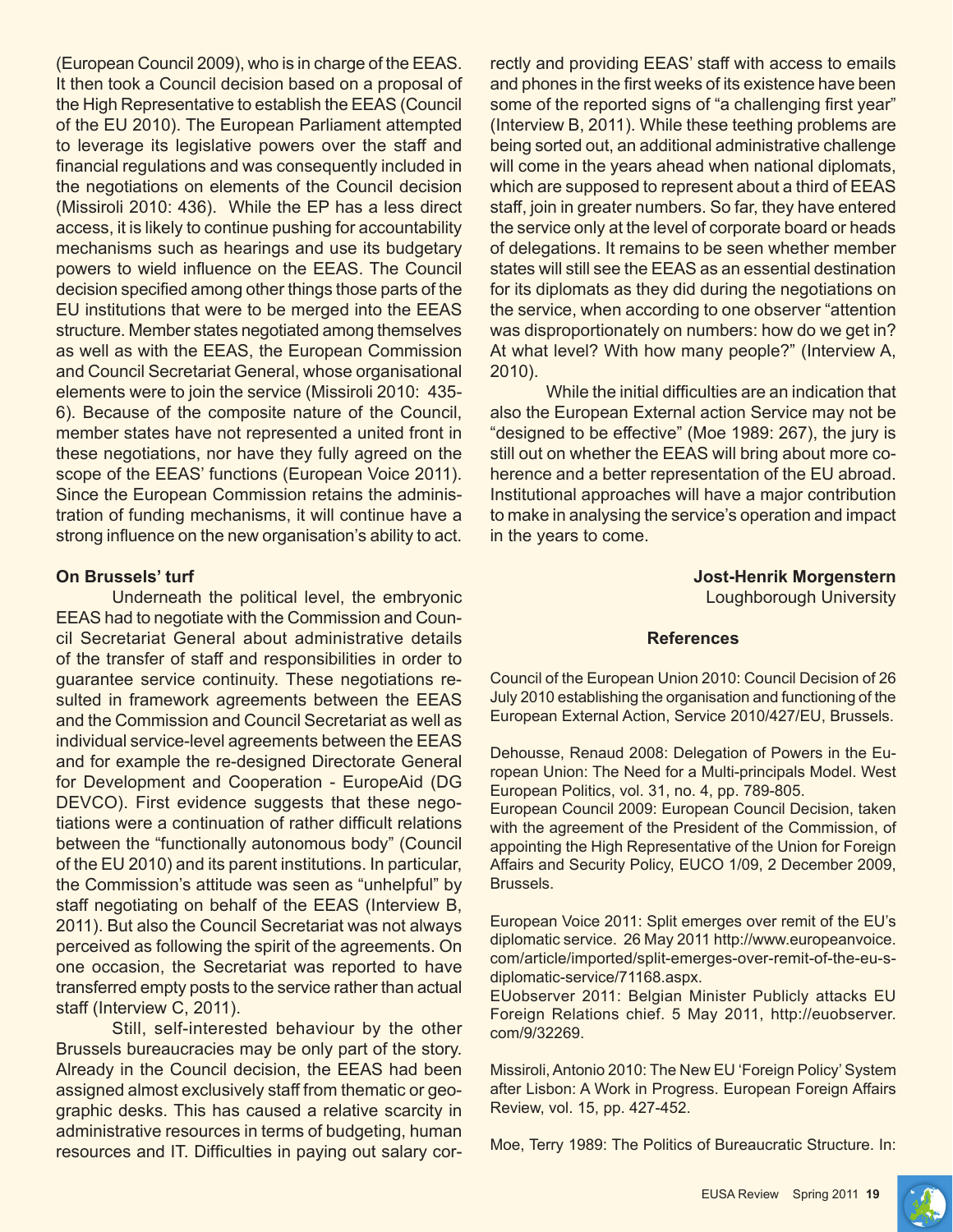Chubb and Peterson (eds.), Can the Government Govern? Brookings: Washington, pp. 267-329.

Moe, Terry 1990: The Politics of Structural Choice: Towards a Theory of Public Bureaucracy. In: Williamson (ed.), Organization Theory from Chester Barnard to the Present and Beyond. Oxford University Press: New York, pp. 116-153.

Thatcher, Mark and Alec Stone Sweet 2002: Theory and Practice of Delegation in Non-Majoritarian Institutions. West European Politics, vol. 25, no. 1, pp. 1-22.

The Guardian 2011: EU Foreign Ministers round on Lady Ashton. 23 May 2011.

Interview A, Senior EEAS staff, 2011

Interview B, EEAS official, 2011

Interview C, Senior Council official, 2010



**Studying the Fine Print: Policy Convergence and the New Transatlantic Agenda** *Laurie Buonanno and Neill Nugent*

This essay reports on a research project—The New Transatlantic Agenda: Public Administration and Policy Perspectives—in which several members of the EUSA Public Policy Interest Section are involved. We took the occasion of our business meeting in Boston (EUSA 2011) to continue to explore the research dimensions of the project. We welcome contributions to this ongoing project and hope this essay will inspire some EUSA members to consider participating.

The study of transatlantic relations has been a popular topic since President Kennedy visited Berlin, but perhaps the current tsunami of writing can be traced to Robert Kagan's article (2002), popularized in a book-length essay (2003), where his opening paragraph cannily played off the thesis of John Gray's 1992 book, Men are from Mars, Women are from Venus:

It is time to stop pretending that Europeans and Americans share a common view of the world, or even that they occupy the same world. On the all-important question of power — the efficacy of power, the morality of power, the desirability of power — American and European perspectives are diverging…That is why on major strategic and international questions today, Americans are from Mars and Europeans are from Venus: They agree on little and understand one another less and less.

A student's reading list on transatlantic relations might include: Daum's (2003) Kennedy in Berlin; Ash's (2004) The Free World; Baldwin's (2009) The Narcissism of Minor Differences: How America and Europe are Alike; Martinelli's (2007) Transatlantic Divide: Comparing European and American Society; Sola and Smith's (2009) Perceptions and Policies in Transatlantic Relations: Prospective Visions from the US and Europe; Alcaro and Jones (2011) European Security and the Future of Transatlantic Relations; and EUSA's own contributions to the dialogue— Elizabeth Ponds's Friendly Fire (2003) and Jabko and Parsons' (2005) With US or Against US? European Trends in American Perspective. These and other writings cover a wide range of subjects within the broader theme of transatlantic relations, even if many of these (understandably) emphasize security

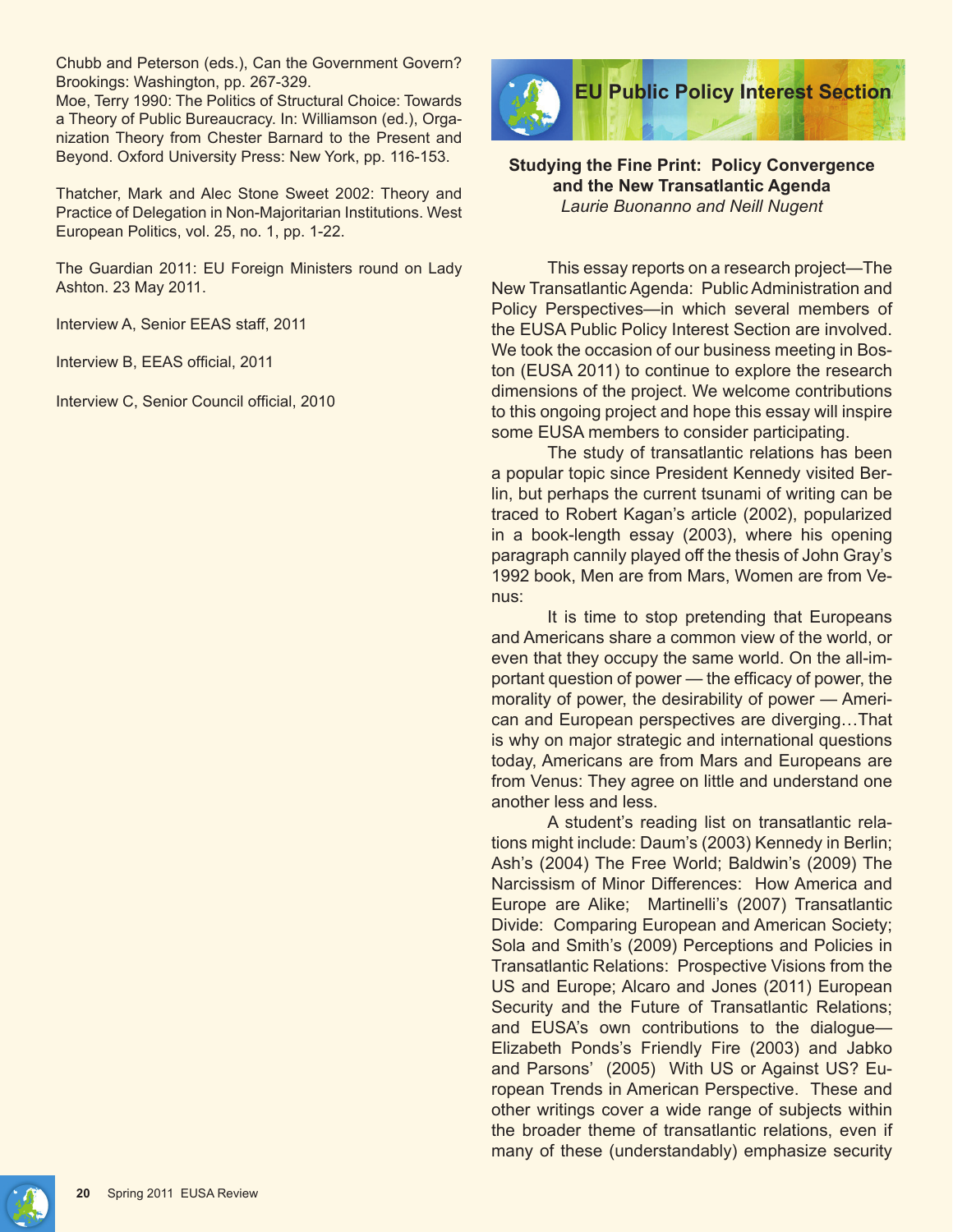relations. Think tanks, such as the Center for Transatlantic Relations (Johns Hopkins SAIS), are also contributing timely and well-researched reports.

Given this prodigious output, is there room for policy specialists, oriented toward comparative public policy rather than international relations, to enter the arena of transatlantic studies? Is there anything much new left to study, or to say? We have concluded that there is, with the surprisingly under-studied New Transatlantic Agenda (NTA). Building on the 1990 Transatlantic Declaration on EC-US Relations, which called for greater transatlantic cooperation and consultation, the NTA, which was agreed in 1995, established four main goals: promoting peace and stability, democracy and development around the world; responding to global challenges; contributing to the expansion of world trade and closer economic relations; and building bridges across the Atlantic.<sup>1</sup>

It is the fourth of these goals that is of particular interest to us. . This is because our research group came together, and our research became financially possible, through an Atlantis mobility project co-funded by the US Department of Education (USDOE) and the European Commission's Education, Audiovisual and Cultural Executive Agency (EACEA). This mobility grant is one of several concrete initiatives to emerge from the NTA.<sup>2</sup> The consortium (with Manchester Metropolitan University as the European lead and Buffalo State as the US lead) that was awarded the four-year Atlantis grant in 2009 was charged to fund transatlantic student exchanges, to develop a shared curriculum in transatlantic public administration and policy (which would include a globally-networked online capstone course entitled, naturally (!), "Transatlantic Public Administration and Policy"), and to deliver research outputs that would advance this field of study. Our grant writing team—the first Atlantis grant to be awarded to political scientists and public administrators—made the case for the need to train a cadre of public servants schooled in public administration and policy, both in the classroom and through interning in public agencies across the Atlantic. For State University of New York students, this meant Manchester or Cluj, and for British and Romanian (Babeş Bolyai University) students, this was Buffalo, Cortland, and Albany (where students intern in the NYS Assembly for the second-half of their transatlantic study year).

Training students to understand domestic policy in the context of US, EU, and transatlantic policy dimensions required faculty to generate new knowledge about the transatlantic policy relationship. Where to start? An obvious avenue to move beyond a generalist approach to policy and administration training was to examine the existing overarching agreement between the EU and the US designed to forge closer policy ties (and convergence): that is, the NTA. It then seemed a natural progression in our thinking that our research project would examine public administration and policies in the context of the overall mission and concrete goals of the NTA and as part of this project, we would take stock of its deliverables in the nearly two decades since its inception.<sup>3</sup>

Our working group's first project is an edited volume entitled, "The New Transatlantic Agenda: Public Administration and Policy Perspectives." The book consists of three parts: Part I will serve as an overview to the NTA and transatlantic relations, theoretical conceptions of EU-US governance, and shared values. Part II will focus on administrative practices in the US and the EU. Part III will contain policy studies, with each chapter written as a comparison of EU-US policy.

To develop this a little, we are examining the historical background leading up to the establishment of the NTA, the NTA's goals and objectives, as well as the extent to which the NTA is shaped by shared norms (the latter being a key feature of the Transatlantic Declaration). We examine the administrative context (governance of the NTA such as institutional architecture, new governance, training), the evolution of the policy portfolio covered under the NTA (e.g. spillover into other policy areas), the extent to which there is participation of societal actors, the incidence of public-private partnerships (core features of the NTA design), and convergence or lack thereof of policies (with a particular focus on trade, competition, transportation, highlyskilled migration, and foreign policy).

Without funding, it can be difficult to establish research working groups outside of a university or policy institute umbrella. The opportunity to draw on the expertise of the EUSA public policy interest section has, we think, made a positive contribution to the quality of our project design.

The success of the NTA depends upon shared ideals and objectives of politicians in the EU and the US. The Atlantis Cooperation program is no different. Hence, it is disappointing that the U.S. Congress recently cut USDOE's comprehensive programs by 40 percent—and with it the 2011 competition.4 All of us with current Atlantis grants face some cuts to our budgets, the full extent of which will not be known until later this summer. So perhaps we just made it under the wire? Fortunately for us, the Atlantis grant has already provided the resources we needed to begin to drill down to the granular level that is stock-and-trade of the policy analyst.

But, it is ironical indeed that this cut in US funding is being made at just the time that President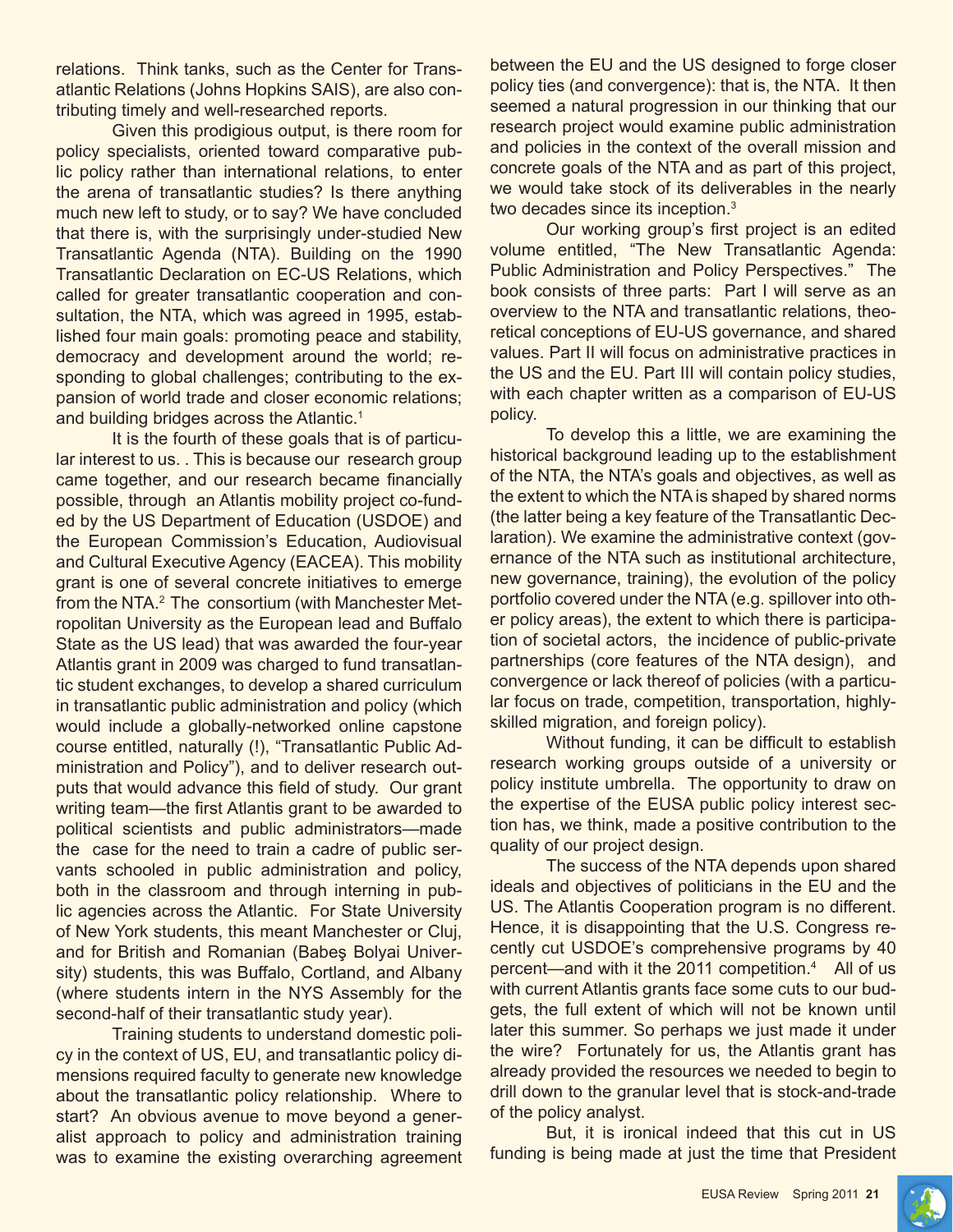Obama has affirmed, in his highly successful—in diplomatic and publicity terms at least—week long trip to Europe at the end of May, the importance of the transatlantic relationship and of the two 'sides' promoting mutual understanding.

> **Laurie Buonanno** State University of New York, Buffalo

**Neill Nugent**, Manchester Metropolitan University and College of Europe

## **Acknowledgments**

We would like to thank Alexander Caviedes, Natalia Cuglesan, Keith Henderson, Patrick McGovern, and Nikolaos Zahariadis for their ideas and leadership in our transatlantic agenda working group. Special thanks to John McCormick for inspiring members to build an epistemic policy research community in our EUSA public policy section. We are solely responsible for any errors in this essay.

For information about this project, contact Laurie Buonanno at buonanl@buffalostate.edu.

## **Works Cited**

Alcaro, R., & Jones, E. (2011). European Security and the Future of Transatlantic Relations IAI Research Papers. Bologna: IAI-SAIS Bologna Center

Ash, T. G. (2004). Free World: America, Europe, and the Surprising Future of the West. New York: Random House.

Baldwin, P. (2009). The Narcissism of Minor Differences: How America and Europe are Alike: Oxford University Press.

Daum, A. (2003). Kennedy in Berlin. Cambridge: Cambridge University Press.

Jabko, N., & Parsons, C. (Eds.). (2005). The State of the European Union: With US or Against US? European Trends in American Perspective (Vol. 7): Oxford University Press.

Kagan, R. (2002). Of Power and Weakness: Why the United State and Europe See the World Differently. Policy Review, 113(Summer).

Kagan, R. (2003). Of Paradise and Power: America vs. Europe in the New World Order. New York: Alfred

Knopf.

Martinelli, A. (Ed.). (2007). Transatlantic Divide: Comparing European and American Society. New York: Oxford University Press.

Pond, E. (2003). Friendly Fire: The New-Death of the Transatlantic Alliance. Washington, D.C.: Brookings Institution and European Union Studies Association. Sola, N. F., & Smith, M. (Eds.). (2009). Perceptions and Policies in Transatlantic Relations: Prospective Visions from the US and Europe: Routledge.

Wilhelm, I. (2011, April 22). Language Programs Face 'Devastating' Cuts under Federal Budget Deal, The Chronicle of Higher Education, p. A14.

## **Endnotes**

1 The NTA can be found at http://www.eurunion.org/partner/agenda.htm.

<sup>2</sup> There are three relevant policy/public administration NGOs/university consortia-partnerships established to advance and study the NTA: Transatlantic Policy Network http://www.tpnonline.org/publications.html/ Transatlantic Policy Consortium http://www.indiana. edu/~idsspea/tpc/publications.html Transatlantic Dialogue (a joint project of the American Society for Public Administration and European Group for Public Administration) involving an annual conference alternately hosted by a School of Public Affairs/Public Administration in the US and Europe) << http://www.7tad. org/?page\_id=5>>.

<sup>3</sup> We consulted and worked with our section chair, Nikolaos Zahariadis, to circulate a call-out to EUSA public policy section members that resulted in inviting several EUSA members to the working group.

<sup>4</sup>See http://www2.ed.gov/programs/fipsecomp/applicant. html. Also, see (Wilhelm, 2011).

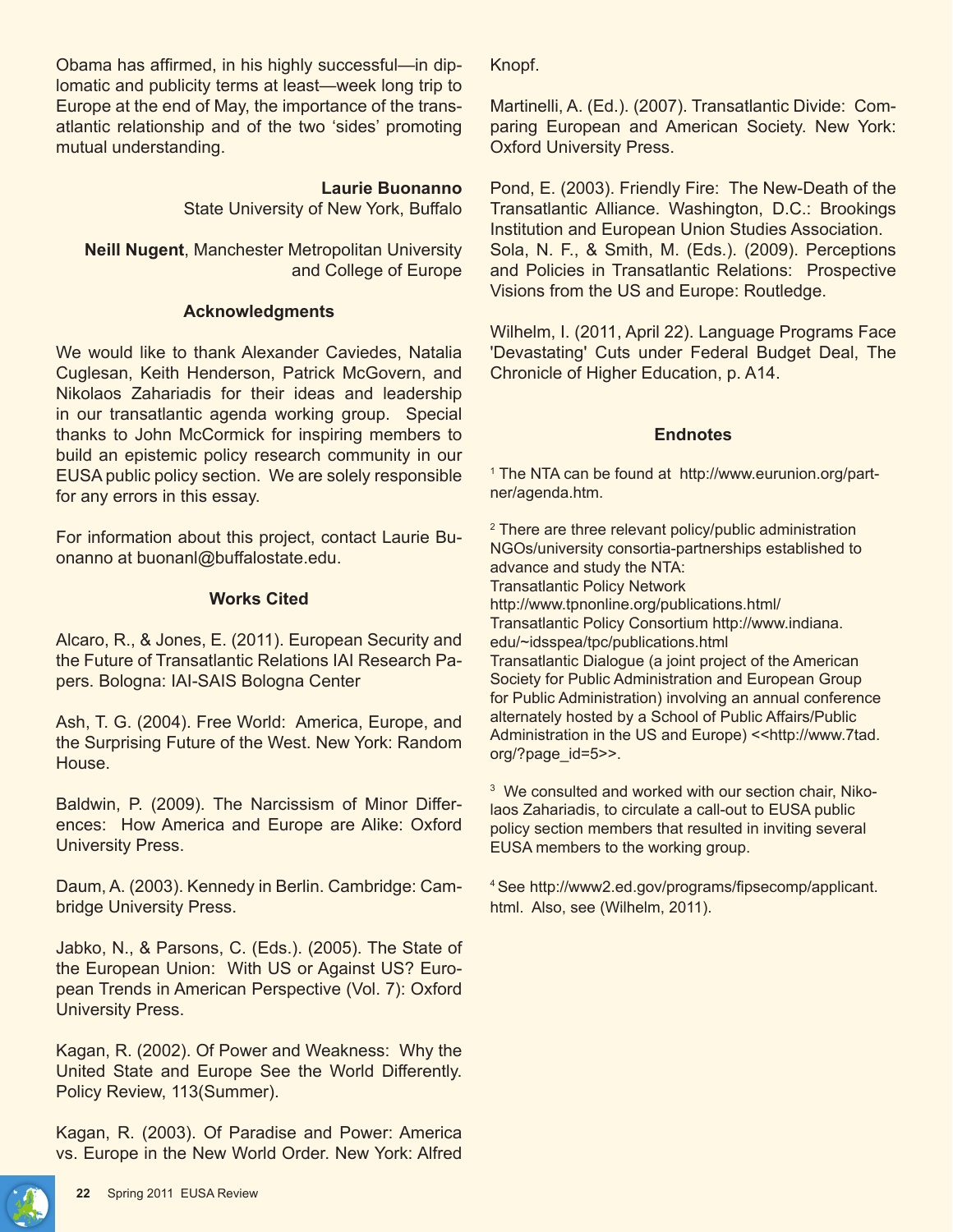

**European Environmental Agency**. *The European Environment. State and Outlook: Synthesis and The European Environment. State and Outlook: Assessment of Global Megatrends.* European Environmental Agency, Brussels, 2010. Multilingual PDFs: http://www. eea.europa.eu/soer

Every five years since 1990, the European Environmental Agency (EAA) publishes the State and Outlook Environment Report, its flagship study on the condition of, trends in, and prospects for Europe's environment. Its fourth iteration, SOER 2010, is the most complete and up-to-date assessment of Europe's environment and comprises four documents: 1) thematic assessments of key trends (e.g., climate change, biodiversity, land use, air pollution, etc.), 2) individual countries assessments, 3) a review of global trends relevant for Europe and, 4) a comprehensive synthesis of all three reports. Given the considerable overlap, only the last two reports (Global and Synthesis) are reviewed herein. The focus of SOER 2010 — climate change; nature and biodiversity; natural resources and waste; health and quality of life — echoes the priorities of the EU's 6th Environment Action Program (2002-12) and its 2006 Strategy for Sustainable Development, thereby connecting today's European environmental policies with deeper long-term research. And SOER 2010's scope is indeed ambitious since it considers 32 EEA member countries plus six cooperating countries in the Western Balkans, and four regional seas, for a total of about 600 million people and 5.85 million km2 (Synthesis 15).

The wealth of the descriptive part of Synthesis — the state of Europe's land, air, water, resource use, environment-related deaths, etc. — is impressive. Its area-by-area balance sheet is mixed at best and, because pressure on the environmental and resources is relentlessly increasing, depressing. Perhaps observers will find some comfort in the remedial "integrated approach" (159) SOER 2010 proposes. Its core proposal is a paradigmatic revolution away from the hegemonic, warped GDP discourse (Synthesis 161-67). The "natural capital" or "ecosystem services" (Synthesis 127) that we mistakenly take for granted underpin all other types of capital (human, social, manufactured and financial) "that hold together our societies and economies" (Synthesis 158). Some natural ecoservices are replaceable, although with much effort (e.g., renewable energy in lieu of fossil fuels), but more often than not, there is no

substitute for loss of natural capital (e.g., no water, no food). Yet the externalities imposed on the environment by human activities are ignored or outsourced. This is the tragedy of the commons, i.e., the privatization of benefits and the socialization and export of liabilities, which Green accounting counters through an expansive definition of the pollution and resource use cycle and the application of the "polluter pays" principle. Green accounting promotes the "product life cycle" approach from extraction to production to consumption to disposal/destruction (Synthesis 69) and, we would add, transportation and distribution. If implemented, this revolutionary paradigm would further standardize administrative, statistical, and reporting systems across Europe (Synthesis 162).

Green accounting also requires "coherent analyses" across sectoral policies and "multiple policy targets" (Synthesis 10-11). It expects Europe to develop a coherent, overarching approach through "joint policy formulation" whereby the environmental impact of its trade, energy, development aid, and defense policies — among others — is assessed and factored in the decision process. The best example of domestic implementation of this concept is the CAP, "the sectoral policy in the EU with the strongest influence in this respect." (Synthesis 50) Indeed, the CAP is a key driver of wasteful resource use (e.g., water), water contamination (through nutrients run offs), loss of natural habitat and viability for flora and fauna (e.g., bee colony collapse disorder), natural cover transformation and depletion (e.g., land clearing, deforestation, and associated loss of carbon trapping), excessive chemical use (e.g., herbicides, pesticides), public health crises (e.g., zoonosis such as mad cow disease), loss of biodiversity (e.g., monoculture, regional specialization, industrial farming), and adventuresome bioengineering (e.g., GMOs). In sum, the CAP is the cross-cutting policy par excellence that warrants "obligatory cross-compliance with environmental legislation" to "ease agricultural pressures on the environment." (Synthesis 60)

Green accounting also considers the external outsourcing of environmental and resource use. One easily forgets that "Europe's contribution to global emissions could be greater if European imports of goods and services, with their 'embedded carbon', are taken into account" (Synthesis 28). Europe has shifted to the exporting countries the environmental burden "associated with the extraction and processing of many materials and natural resources" (Synthesis 69-70). Water is perhaps the most egregious example of a linchpin natural resource embedded in trade: "84% of the EU cotton-related water footprint, which is a measure for the total amount of water used to produce goods and services consumed — lies outside the EU, mostly in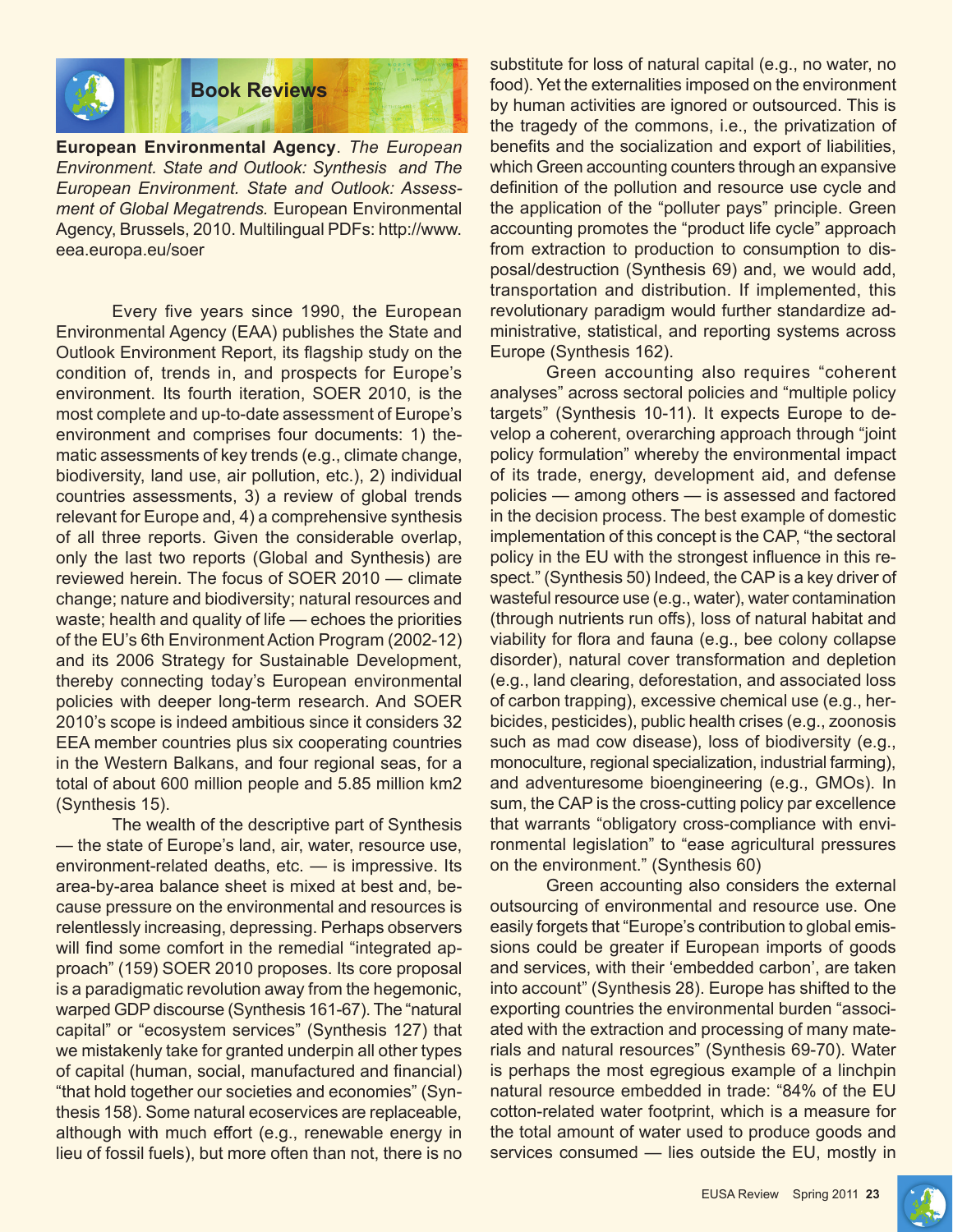water-scare region with intensive irrigation" (Synthesis 87). The concept of "virtual water" (the invisible water that is indispensable for the life cycle of a product) is key here, although curiously SOER 2010 never mentions it.

This kind of environmental truth and justice entails controversial propositions: 1) in several important respects (disproportionate use of world resources and emission of GHGs), Northern developed countries with a historical head start bear a higher responsibility in the making of the global problem, 2) their responsibility, combined with their stronger capacity for action, imply a stronger burden in solving the issues and, 3) only through imaginative power sharing will such issues be addressed. Global (66-70) emphasizes this need for "inclusive governance" (Synthesis 115, 169) by disapprovingly mentioning the EU's complicated institutional architecture, which perpetuates disputes over competencies and hinders rapid and/or strategic action. Global also alludes to the international "messy multilateralism" (66) that frames Europe's action: inclusive global regimes, functional regional cooperation, groupings of leading countries (G8, G20) around pressing issues, the increasing use of innovative forms of policy coordination (soft law, guidelines, framework agreements, codes), the importance of non-state actors "and hybrid forms of public-private governance" for implementation, and finally the globalization of administrative law, technical norms and standards through, for instance, the ISO. Sadly, Global's brief description does not segue into an overall assessment or innovative propositions.

In this complex web of institutions and practices, Green accounting would also require Europeans to identify and implement acceptable trade-offs among policy options in terms of their environmental impact and help spread international regulatory standards resembling their "own advanced standards" (Global 69). Such a recommendation directly fuels the U.S. and BRIC's suspicion that the EU wants to impose its Green preferences to undermine its competitors' competitiveness. And indeed a policy orientation that integrates the environmental footprint as a linchpin across both domestic and international policies, especially trade, carries dramatic implications for policymaking and politics. This leads the Global report to stress the blurring between Europe's internal and external policies and the need to radically expand its notion of national security to include environmental factors (69-77).

Clearly, SOER 2010 is systematic by virtue of the magnitude of its assessment and by its embedding of European environment within the global context. Europe impacts world environmental trends notably through its two-ways economic flows (imports and exports of labor, energy, raw materials, and manufactured goods), and its home economic activities. Its opportunities and challenges are increasingly shaped by multiple "global drivers" over which it has no control and that can be viewed through the STEEP (social, technological, economic, environmental and political) framework (Global 7, Synthesis 138-41). Thus Global analyses the implications for Europe of 11 of the most relevant global STEEP trends. For instance, the three key social megatrends (9-24) under STEEP are population trends (aging of societies, slower global population growth, regional differences, and migrations), continuous urbanization, and "disease burdens and the risk of new pandemics". Economic megatrends (31-46) feature "continued economic growth", the rise of multipolarity, BRIC economies and especially China, the relative economic decline of Europe, and "intensified competition for global resources". As "Europe is relatively resource-poor and needs to import much of the resources it requires," (45) especially energy, the economic implications of these "changing scarcity patterns" (39) for Europeans are worrisome. The environmental megatrends section (47-64) confirms such dire finding by stressing "decreasing stocks of natural resources" and the worsening consequences of climate change (based on the IPCC's SRES A2 scenario), including drastic variations in precipitation, water resources, and agricultural productivity.

SOER 2010 describes current and predicted environmental conditions at length, stresses the need for new paradigms, and articulates intriguing solutions — yet it shies away from proposing a systematic policy program. For example, Synthesis repeatedly mentions "spatial planning" as a positive approach yet fails to elaborate. Likewise, as Global describes technological megatrends (25-30), it gives scant developments to the solving capacities of the NBIC cluster: nanosciences and technologies, biotechnologies and life sciences, information and communication technologies, cognitive sciences and neurotechnologies. Finally, Synthesis leaves largely unexplained the "ancillary benefits" (44) of environmental trade-offs, mitigation and adaptation policies. For instance, the economic opportunities derived from innovative waste management and recycling are duly recognized: "roughly 0.75% of EU GDP corresponds to waste management and recycling," the "recycling industry has an estimated turnover of EUR 75 billion and employs half a million persons," the EU "has around […] 50% of the waste and recycling industries." (73-75). Yet the upstream reduction of waste generation as an alternative to waste management — through, say, stricter regulation on biodegradable or reusable packaging, or a market-driven switch to bulk sales —is not discussed. In this instance, the mainstream "Rs" approach (Reduce, Reuse, Recycle, Refuse) to waste

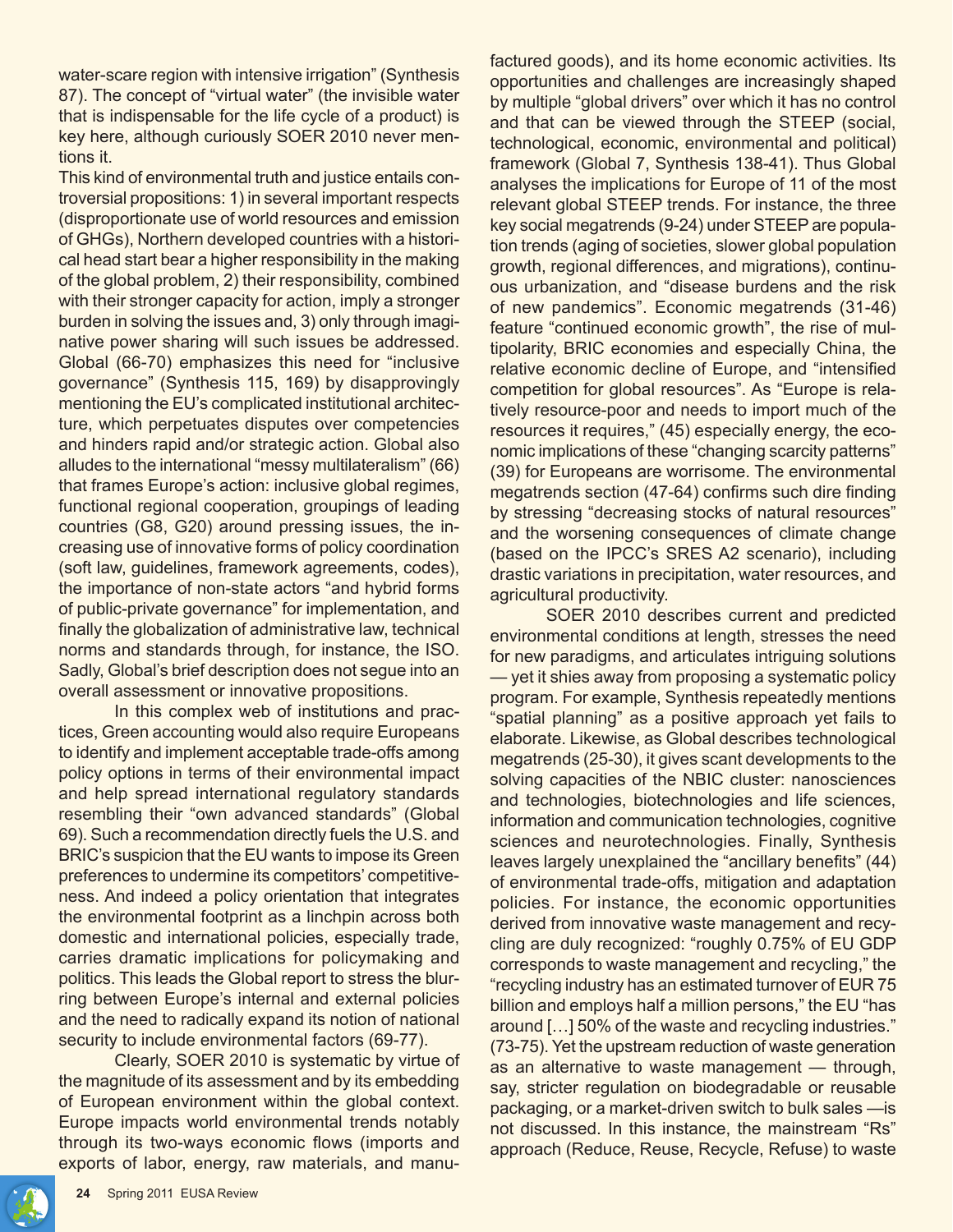policy analysis has gone to waste.

SOER 2010 differs from previous editions by its insistence on 1) our now compressed timeframe for action and "the speed at which interconnectedness spreads risks and increases uncertainties across the world" (Synthesis 152), 2) the growing consensus around linkages, direct and indirect, obvious and hidden, between environmental challenges and especially climate change as the key global driver of numerous environmental challenges, 3) the growing weight of global megatrends on Europe and, 4) the specific nature of environmental risks. This last point is especially germane for policy analysts since environmental policy dwells uncomfortably at the disputed intersection between objective Earth sciences and all-too-human policymaking. It is marked by the "existence of unknown, even unknowable, impacts" which "poses a great challenge to risk governance" (Synthesis 141) and by unforeseen linkages: environmental changes in one area may bring about others in unexpected areas (e.g., European predatory fishing practices leading to baboon invasions in Ghana's villages). Environmental changes can be non-linear both in terms of the magnitude and the speed of change: a small catalyst may aggregate much deeper forces that unleash exponential changes (decoupling between immediate cause and cascading effects), which unfold faster than anticipated (the time horizon is compressed because of "tipping points" or abrupt systemic disruptions following an extended period of cumulative changes) (Synthesis 147).

Overall, SOER 2010 is a treasure trove of data and analyses, and its countless graphs, tables, and statistical summaries make it an invaluable resource for classroom use. Together with other key sources — the Commission's annual Environment Policy Reviews or its 2009 White Paper on Adapting to Climate Change — it offers a timely guide for action for policymakers, NGOs, OIs, citizens, and the private sector.

#### **Michel Gueldry**

Monterey Institute of International Studies

**Hermann Schmitt** (ed.). *European Parliament Elections after Eastern Enlargement*. New York: Routledge, 2010.

With the Eastern enlargement, 8 post-communist states joined the European Union and brought with them two distinct elements: first, a public of 'Europeanminded citizens', more supportive of the EU than people in other countries, who strongly identify with the European community (Scheuer and Schmitt); second, a distinct party system characterized by substantial levels of volatility and built mostly on issue alliances and charismatic leaders rather than upon socio-political cleavages. Considering the contextual heterogeneity of the EU, in terms of its publics and party systems, what can be said about the effects of this last enlargement on various aspects of the input legitimacy of European Union politics?

'What has changed?' is then the leit-motif that runs through all scholarly contributions to this volume, question addressed from various research agendas previously developed on other EP electoral waves. Assembled in three sections, the edited chapters cover East-West attitudinal differences, the EU party system, and the electoral participation and vote choice. Given the distinctiveness of the starting point, the broad conclusion comes, to some extent, as a surprise: these analyses delineate empirically and analytically 'the limited but visible impact' of the enlargement.

As such, Garry and Tilley set up a pan-European model to disentangle the drivers of attitudes to European integration and convincingly conclude that national economic evaluations are a more powerful predictor of EU attitudes in the Eastern context than in the Western one. Schmitt and Thomassen focus on the distinct character of the post-communist party systems and the extent to which 'they fit' into the new environment of the EU party system. The authors find that the enlargement has done 'surprisingly little' to the structure of party competition, despite the fact that a substantive number of new members did not join one of the traditional EP groups. Still focused on the EU party system but less concerned with East-West differences, Van der Brug and Fennema ask whether European voters use different criteria to evaluate radical right parties than to evaluate other parties. Their major finding is that radical right supporters come from all different strata in society. Moreover, given the two-dimensional space of party competition the authors find that the left-right ideological dimension is the strongest determinant of electoral preferences, weaker for radical right-wing parties than for others. The European dimension, understood as the issue of European integration, exerts a similar effect on both party types.

The third section concerned with electoral participation and party choice at EP elections brings new insights into the dynamics of political competition in a multilevel setting. With respect to turnout, citizens of the new member states are not reacting differently to EP elections than citizens of the 'established' members (Wessels and Franklin). Set up in terms of three deficits addressing the political community, the EU institutional system, and the mobilization efforts, the authors show that people's perceptions of the uselessness of the EP vote matter the most for explaining turnout at individual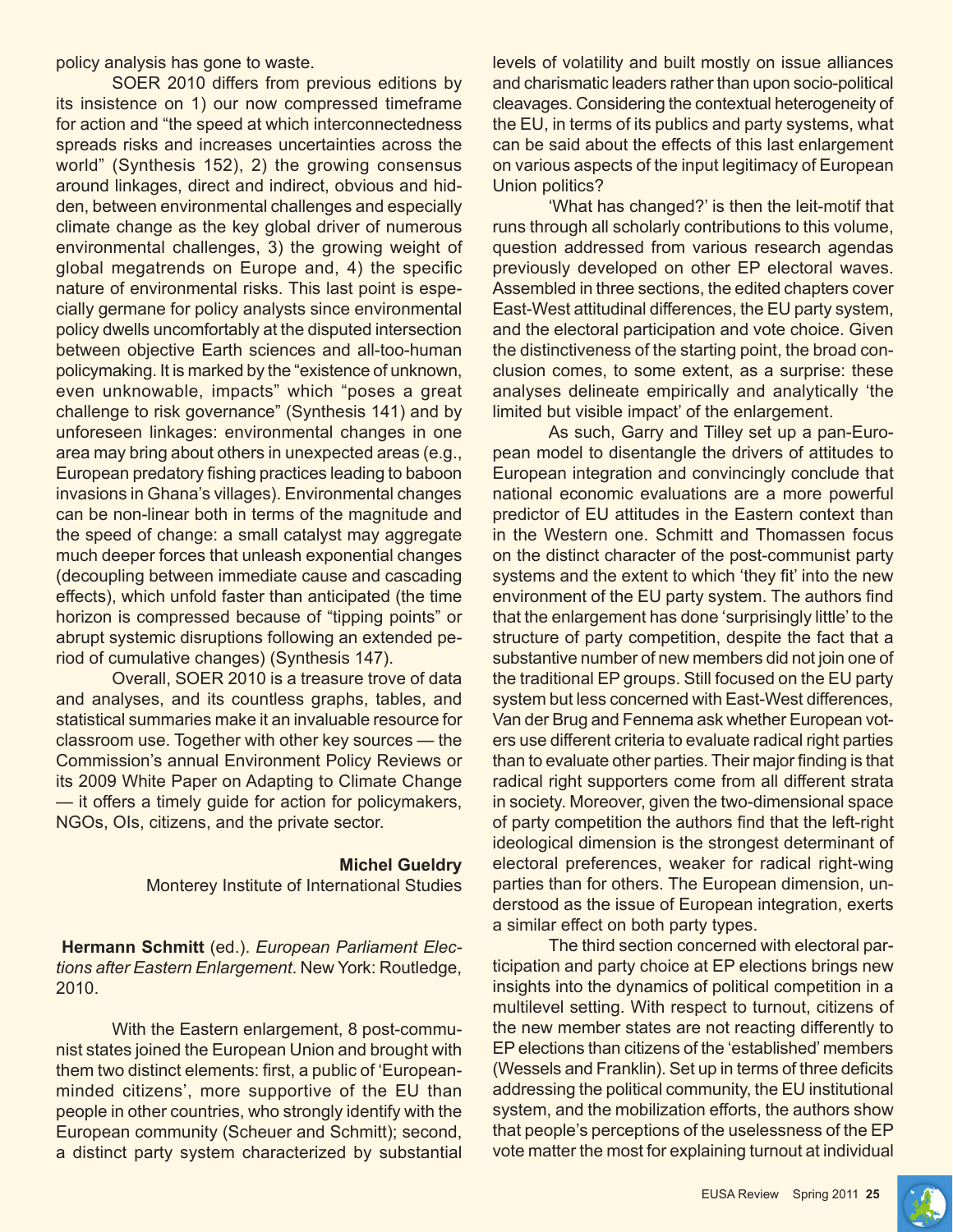level. With respect to vote choice, Marsh points to EU attitudes as not relevant for vote switching but relevant for abstention, and to partisanship 'as less of a constraint' in the case of new member states. These results are somewhat confirmed by the more comprehensive study of Freire et al. who underscore the left-right ideological dimension as the most relevant for party choice, dimension that is not 'equally useful' in consolidating democracies. Finally, Clark and Rohrschneider's study addresses the differential impact of EU and national level motivations. As such, the electoral choice is influenced 'to a considerable extent' by EU factors, while East-West differences are mostly 'insignificant'.

In a nutshell, do the two distinct factors of the new member states matter for political competition at EP elections? Lacking a synthesizing chapter, one would answer, based on the presented contributions, it depends: first, on what needs to be explained, and second, on the methodological sophistication set up to capture the two distinct dimensions of multilevel governance. However, despite the limitations of sometimes conflictual claims, the volume represents a major contribution to the growing research on the nature and the effects of EP elections.

#### **Magda Giurcanu**, University of Florida

*EUSA members interested in reviewing recent EU-related books, please fill out the form for potential reviewers located on our website-www.eustudies.org.*

*Publishers should send two review copies of books directly to the EUSA office, 415 Bellefield Hall, University of Pittsburgh, Pittsburgh, PA 15206, USA*



The EUSA Review (ISSN 1535-7031) [formerly the ECSA Review] is published three times yearly by the European Union Studies Association, a membership association and non-profit organization (founded in 1988 as the European Community Studies Association) devoted to the exchange of information and ideas on the European Union. We welcome the submission of scholarly manuscripts. Subscription to the EUSA Review is a benefit of Association membership.

Editor: Nicolas Jabko Book Reviews Editor: Susanne Schmidt Managing Editor: Joseph Figliulo

#### **2011-2013 EUSA Executive Committee**

Amie Kreppel, Chair (University of Florida)

Michelle Egan, Vice Chair (American University)

Adrienne Héritier (European University Institute)

Nicolas Jabko (Johns Hopkins University)

Berthold Rittberger (University of Mannheim)

Susanne Schmitt (University of Bremen)

Mitchell Smith (University of Oklahoma)

Alberta Sbragia, ex officio member (University of Pittsburgh)

**Immediate Past Chair (2009-2011)** Adrienne Héritier (European University Institute)

European Union Studies Association 415 Bellefield Hall University of Pittsburgh Pittsburgh, PA 15260 USA Web www.eustudies.org E-mail eusa@pitt.edu Telephone 412.648.7635